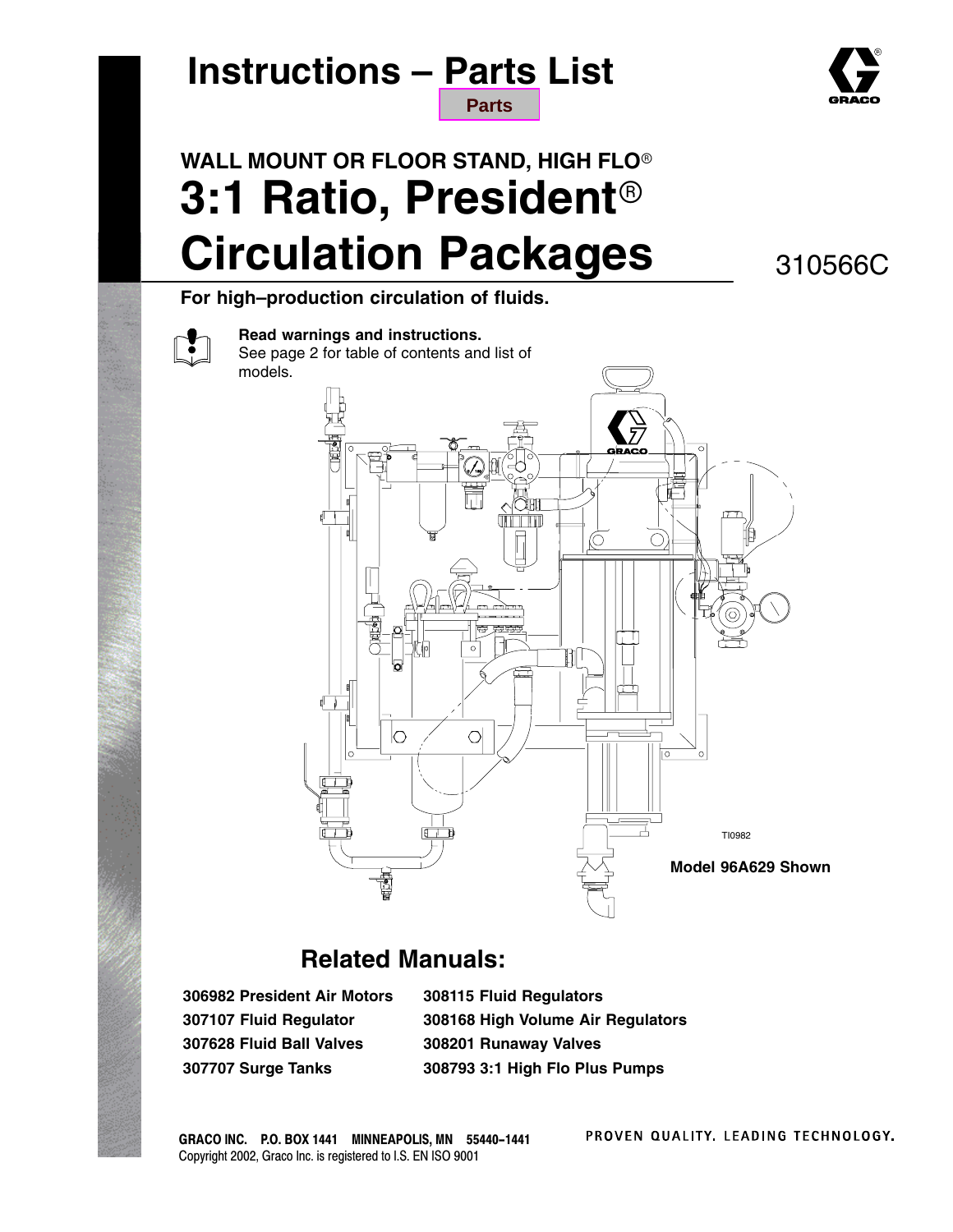## **Table of Contents**

| Mounting Hole Layouts  31 |  |
|---------------------------|--|
|                           |  |
| Graco Information  32     |  |
|                           |  |

## **List of Models**

| Model  | <b>Pump</b> | <b>Description - Pump Model</b>                                                       | Ratio | <b>Maximum Fluid</b><br><b>Working Pressure</b> | <b>Maximum Pump</b><br><b>Air Input Pressure</b> | <b>Parts</b><br>Page |
|--------|-------------|---------------------------------------------------------------------------------------|-------|-------------------------------------------------|--------------------------------------------------|----------------------|
| 96A629 | President   | <b>Right Hand Pump Mount</b><br>High Flo Plus <sup>™</sup> 300, Stainless Steel       | 3:1   | 270 psi<br>(1.9 MPa, 19 bar)                    | 90 psi<br>$(0.6 \text{ MPa}, 6.2 \text{ bar})$   | 16                   |
| 96A630 | President   | Left Hand Pump Mount<br>High Flo Plus <sup>™</sup> 300, Stainless Steel               | 3:1   | 270 psi<br>(1.9 MPa, 19 bar)                    | 90 psi<br>(0.6 MPa, 6.2 bar)                     | 18                   |
| 96A919 | President   | Right Hand Pump Mount, Dual Filter<br>High Flo Plus <sup>™</sup> 300, Stainless Steel | 3:1   | 270 psi<br>(1.9 MPa, 19 bar)                    | 90 psi<br>(0.6 MPa, 6.2 bar)                     | 20                   |
| 96A920 | President   | Left Hand Pump Mount, Dual Filter<br>High Flo Plus <sup>™</sup> 300, Stainless Steel  | 3:1   | 270 psi<br>$(1.9 \text{ MPa}, 19 \text{ bar})$  | 90 psi<br>$(0.6 \text{ MPa}, 6.2 \text{ bar})$   | 22                   |
| 96A643 | President   | <b>Right Hand Pump Mount</b><br>High Flo Plus <sup>™</sup> 300, Carbon Steel          | 3:1   | 270 psi<br>(1.9 MPa, 19 bar)                    | 90 psi<br>(0.6 MPa, 6.2 bar)                     | 24                   |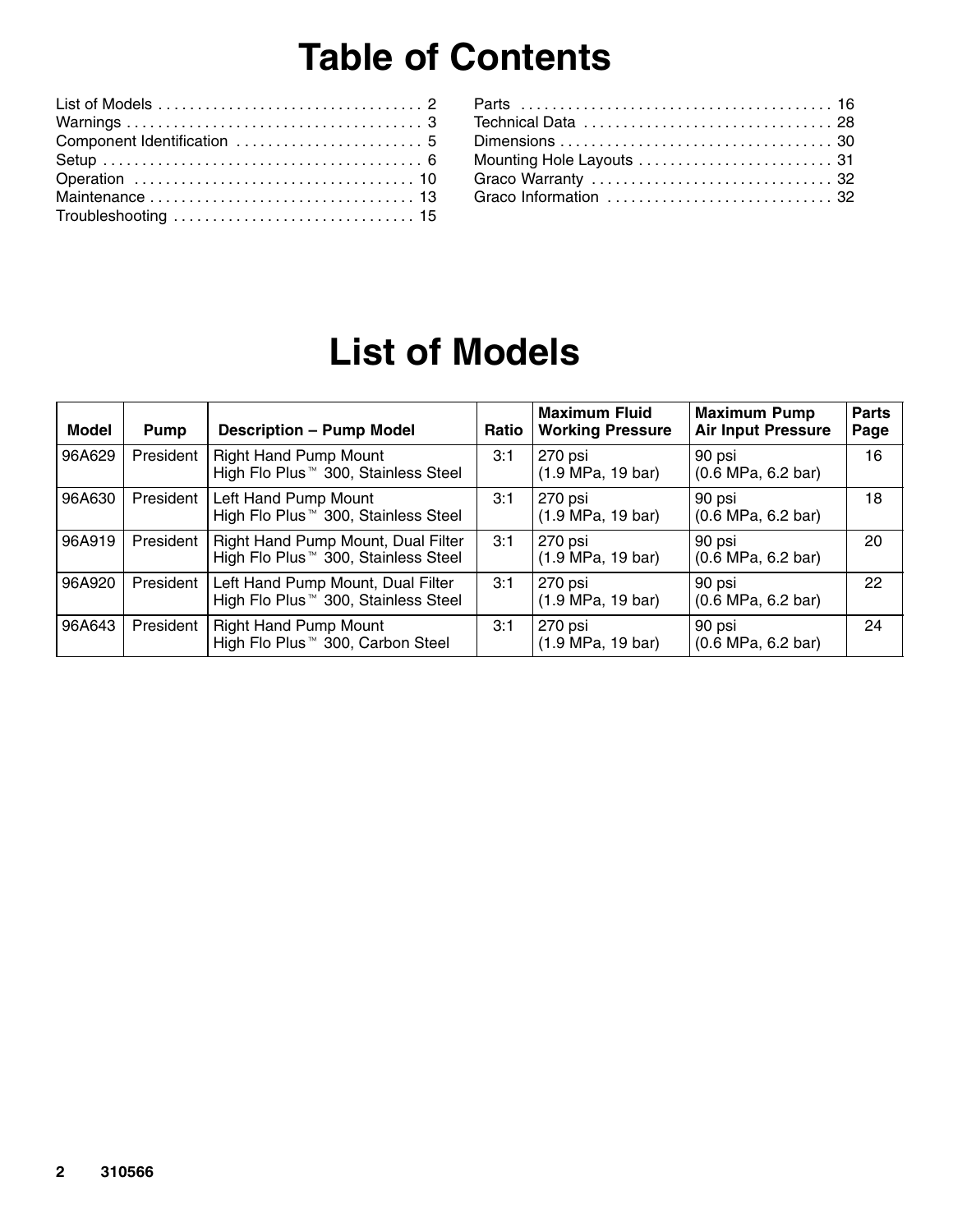## **Symbols**

### **Warning Symbol**

Т

#### **WARNING**  $\boldsymbol{\Lambda}$

This symbol alerts you to the possibility of serious injury or death if you do not follow the instructions.

### **Caution Symbol**

### **A** CAUTION

This symbol alerts you to the possibility of damage to or destruction of equipment if you do not follow the instructions.

| <b>WARNING</b> |  |  |  |  |  |
|----------------|--|--|--|--|--|
|                |  |  |  |  |  |

|                     | <b>EQUIPMENT MISUSE HAZARD</b>                                                                                                                                                                                              |  |
|---------------------|-----------------------------------------------------------------------------------------------------------------------------------------------------------------------------------------------------------------------------|--|
|                     | Equipment misuse can cause the equipment to rupture or malfunction and result in serious injury.                                                                                                                            |  |
| <b>INSTRUCTIONS</b> | This equipment is for professional use only.<br>$\bullet$                                                                                                                                                                   |  |
|                     | Read all instruction manuals, tags, and labels before operating the equipment.<br>$\bullet$                                                                                                                                 |  |
|                     | Use the equipment only for its intended purpose. If you are uncertain about usage, call your Graco<br>distributor.                                                                                                          |  |
|                     | Do not alter or modify this equipment. Use only genuine Graco parts and accessories.<br>$\bullet$                                                                                                                           |  |
|                     | Check equipment daily. Repair or replace worn or damaged parts immediately.<br>$\bullet$                                                                                                                                    |  |
|                     | Do not exceed the maximum working pressure stated on the equipment or in the Technical Data<br>$\bullet$<br>for your equipment. Do not exceed the maximum working pressure of the lowest rated component<br>in your system. |  |
|                     | • Use fluids and solvents which are compatible with the equipment wetted parts. Refer to the Tech-<br>nical Data section of all equipment manuals. Read the fluid and solvent manufacturer's warnings.                      |  |
|                     | • Route hoses away from traffic areas, sharp edges, moving parts, and hot surfaces. Do not expose<br>Graco hoses to temperatures above 180°F (82°C) or below $-40^{\circ}$ F (-40°C).                                       |  |
|                     | • Wear hearing protection when operating this equipment.                                                                                                                                                                    |  |
|                     | Do not lift pressurized equipment.<br>$\bullet$                                                                                                                                                                             |  |
|                     | Comply with all applicable local, state, and national fire, electrical, and safety regulations.                                                                                                                             |  |
|                     | <b>PRESSURIZED EQUIPMENT HAZARD</b>                                                                                                                                                                                         |  |
|                     | Spray from the gun, hose leaks, or ruptured components can splash fluid in the eyes or on the skin<br>and cause serious injury.                                                                                             |  |
|                     | Do not point the gun at anyone or at any part of the body.                                                                                                                                                                  |  |
|                     | • Do not stop or deflect leaks with your hand, body, glove or rag.                                                                                                                                                          |  |
|                     | • Follow the Pressure Relief Procedure on page 10 whenever you: are instructed to relieve pres-<br>sure; stop spraying; clean, check, or service the equipment; and install or clean the spray tip.                         |  |
|                     | Tighten all fluid connections before operating the equipment.<br>$\bullet$                                                                                                                                                  |  |
|                     | Check the hoses, tubes, and couplings daily. Replace worn, damaged, or loose parts immediately.<br>$\bullet$<br>Permanently coupled hoses cannot be repaired; replace the entire hose.                                      |  |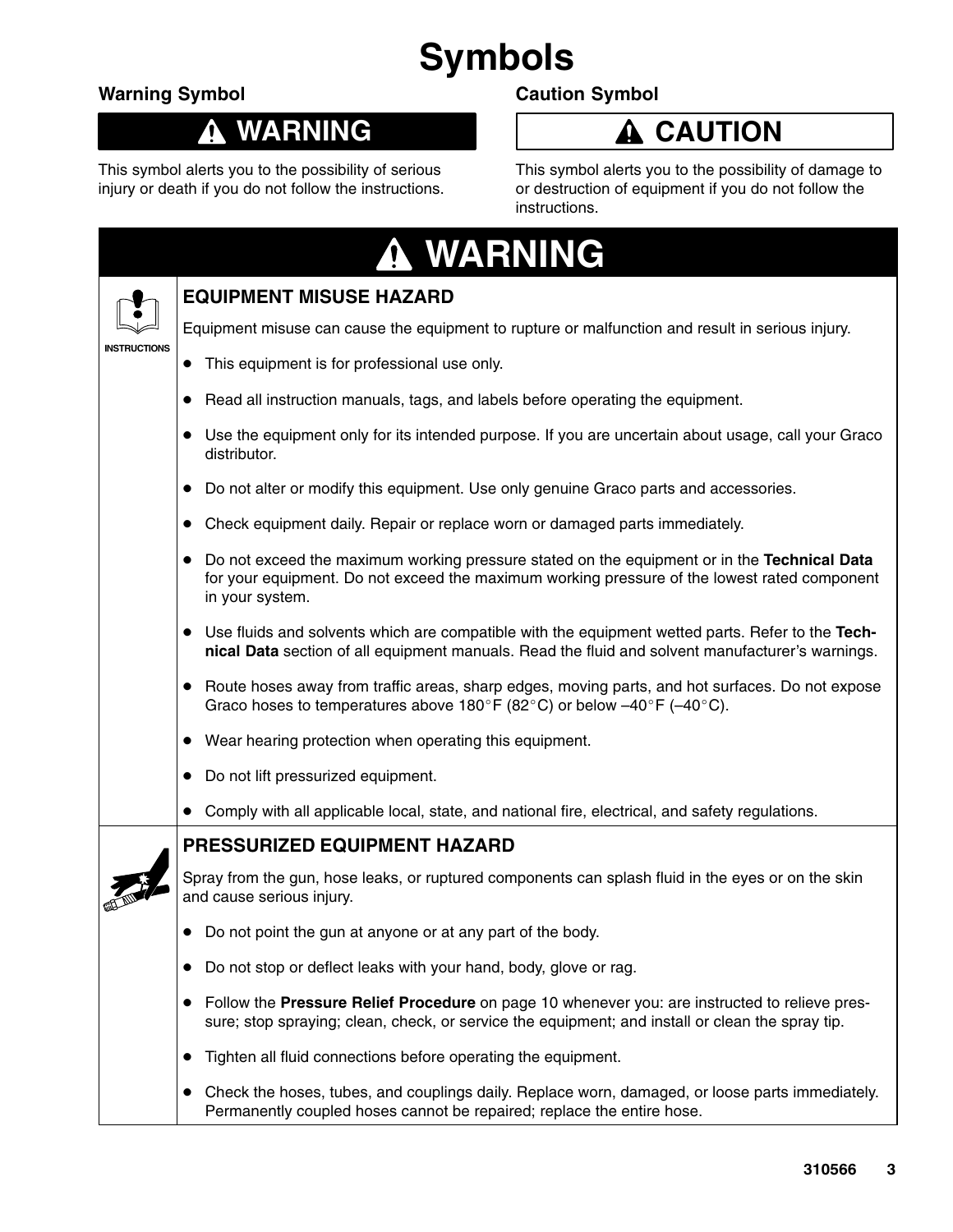# **WARNING**

| <b>MOVING PARTS HAZARD</b>                                                                                                                                                                                  |
|-------------------------------------------------------------------------------------------------------------------------------------------------------------------------------------------------------------|
| Moving parts, such as the air motor piston, can pinch or amputate your fingers.                                                                                                                             |
| Keep clear of all moving parts when starting or operating the pump.                                                                                                                                         |
| Before servicing the equipment, follow the Pressure Relief Procedure on page 10 to prevent the<br>equipment from starting unexpectedly.                                                                     |
| <b>FIRE AND EXPLOSION HAZARD</b>                                                                                                                                                                            |
| Improper grounding, poor ventilation, open flames or sparks can cause a hazardous condition and<br>result in a fire or explosion and serious injury.                                                        |
| Ground the equipment and the object being sprayed. Refer to Grounding on page 9.                                                                                                                            |
| If there is any static sparking or you feel an electric shock while using this equipment, stop spray-<br>$\bullet$<br>ing immediately. Do not use the equipment until you identify and correct the problem. |
| Provide fresh air ventilation to avoid the buildup of flammable fumes from solvents or the fluid<br>being sprayed.                                                                                          |
| Keep the spray area free of debris, including solvent, rags, and gasoline.<br>$\bullet$                                                                                                                     |
| Electrically disconnect all equipment in the spray area.<br>$\bullet$                                                                                                                                       |
| Extinguish all open flames or pilot lights in the spray area.<br>$\bullet$                                                                                                                                  |
| Do not smoke in the spray area.<br>$\bullet$                                                                                                                                                                |
| Do not turn on or off any light switch in the spray area while operating or if fumes are present.<br>$\bullet$                                                                                              |
| Do not operate a gasoline engine in the spray area.                                                                                                                                                         |
| <b>TOXIC FLUID HAZARD</b>                                                                                                                                                                                   |
| Hazardous fluid or toxic fumes can cause serious injury or death if splashed in the eyes or on the skin,<br>inhaled, or swallowed.                                                                          |
| Know the specific hazards of the fluid you are using.                                                                                                                                                       |
| Store hazardous fluid in an approved container. Dispose of hazardous fluid according to all local,<br>$\bullet$<br>state and national guidelines.                                                           |
| Always wear protective eyewear, gloves, clothing and respirator as recommended by the fluid and<br>$\bullet$<br>solvent manufacturer.                                                                       |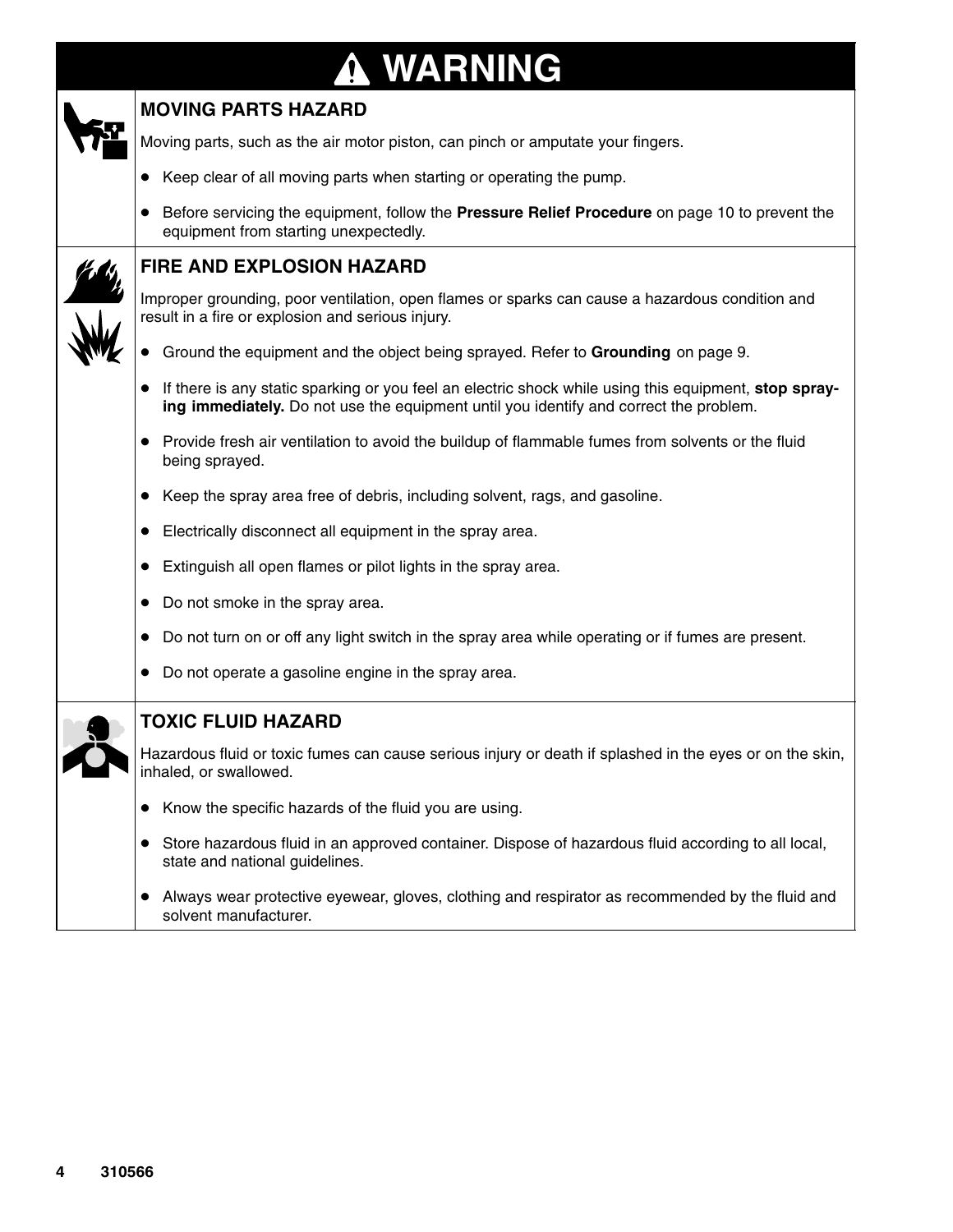## **Component Identification**



 $\triangle$  Ensure that there is 5 ft (1.5 m) overhead clearance for a wall mounted system and at least 7 ft (2.1 m) for a floor mounted system.

 $\sum_{\alpha}$  Mount the circulation package so the top of the<br>bracket is 5 to 6 ft (1.5 to 1.8 m) above the floor.



#### **KEY**

- A Fluid Supply Inlet
- B Fluid Gauge and Dampener C Fluid Gauge Ball Valve
- D Fluid Filter
- 
- E Filter Ball Valve F Fluid Drain Valve
- G Air Supply Inlet
- H Air Filter
- J Fluid Surge Tank
- K Air Motor Master Air Valve
- L Air Regulator and Gauge
- M Pump Runaway Control Valve
- N Pump
- P Ground Wire
- R Wall Mount Frame
- S Air Line Lubricator
- T Fluid Return Inlet
- U Fluid Return Valve
- V Back Pressure Valve and Gauge
- W Bleed–type Master Air Valve (not supplied)
- Y Air Line Drain Valve (not supplied)
- Z Facility Air Supply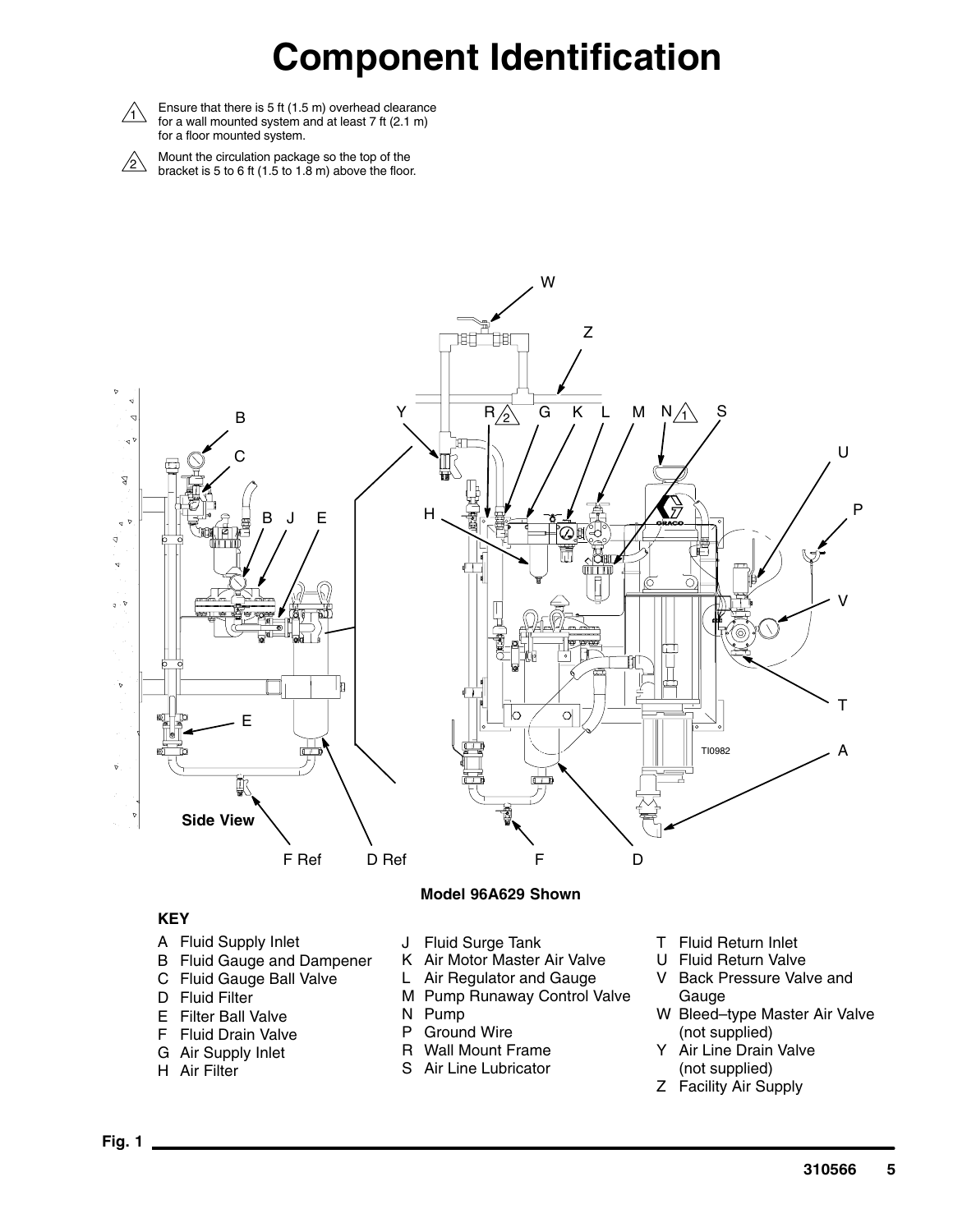### **WARNING**

To reduce the risk of serious injury whenever you are instructed to relieve pressure, always follow the **Pressure Relief Procedure** on page 10.

### **Site Preparation**

Fig. 1. **Relieve system pressure.** For installing any one of the packages listed in this manual, select a site with at least 5 ft (1.5 m) overhead clearance for the wall mounted systems and at least 7 ft (2.1 m) for the floor mounted systems.

Ensure that the wall is strong enough to support the weight of the circulation package and accessories, fluid, hoses, and stress caused during pump operation.

Ensure that you have an adequate compressed air supply.

Bring an air supply line from the facility air supply (Z) to the circulation package location. Be sure all air lines are properly sized and pressure-rated for the system. Use only electrically conductive hoses. The air hose should have a 1/2 npt(m) thread.

Install a bleed-type shutoff valve (W) in the air line to isolate the air line components for servicing. Install a moisture trap and drain valve (Y) to help remove moisture and contaminants from the compressed air supply.

Keep the site clear of any obstacles or debris that could interfere with the operator's movement.

Have a grounded, metal pail available for use when flushing the system.

### **Supplied Components**

Refer to Fig. 1.

### **WARNING**

A bleed-type master air valve (K) and a fluid drain valve (F) are supplied. These components help reduce the risk of serious injury, including splashing of fluid in the eyes or on the skin, and injury from moving parts if you are adjusting or repairing the pump.

The bleed-type master air valve relieves air trapped between this valve and the pump after the air is shut off. Trapped air can cause the pump to cycle unexpectedly.

The fluid drain valve assists in relieving fluid pressure in the displacement pump, fluid filter, hose, and gun. Triggering the gun to relieve pressure may not be sufficient.

- $\bullet$  **The bleed-type master air valve (K)** is required in your system to relieve air trapped between it and the air motor when the valve is closed (see the preceding **WARNING**).
- $\bullet$  **The fluid drain valve (F),** is mounted on the bottom of the fluid filter bowl. The fluid drain valve is required in your system to relieve fluid pressure in the displacement pump, fluid filter, hose, and gun. (see the preceding **WARNING**).
- $\bullet$  **The pump air filter (H)** includes an air filter with a 40 micron polypropylene element, to remove harmful dirt and moisture from the compressed air supply.
- $\bullet$  **The pump air regulator and gauge (L)** controls pump speed and outlet pressure by adjusting the air pressure to the pump. The gauge provides a readout of air pressure to the pump. See manual 308168 for further details.
- **The pump runaway control valve (M)** protects the pump against damage by a runaway air motor. See manual 308201 for further details.
- $\bullet$  **The air line lubricator (S)** provides automatic lubrication of the air motor.
- **The pump (N), run by air motor, circulates fluid** throughout the system. See pump manual for further details.
- $\bullet$  Fluid is supplied to the pump through the **fluid outlet (A).** Fluid pressure is monitored by the two **fluid gauges (B).**
- $\bullet$  **The fluid filter (D)** includes a 60 mesh (250 micron) stainless steel element to filter particles from the fluid as it leaves the pump.
- $\bullet$  **The fluid surge tank (J)** protects against surges in the fluid lines during gun use and system operation.
- $\bullet$  **The fluid regulator and gauge (V)** controls fluid inlet pressure. The gauge provides a readout of fluid pressure at the inlet. See manual 307107 for further details.
- $\bullet$  Fluid is returned from the circulation package to the the system through the **fluid return valve (U).** See valve manual 307628 for further details.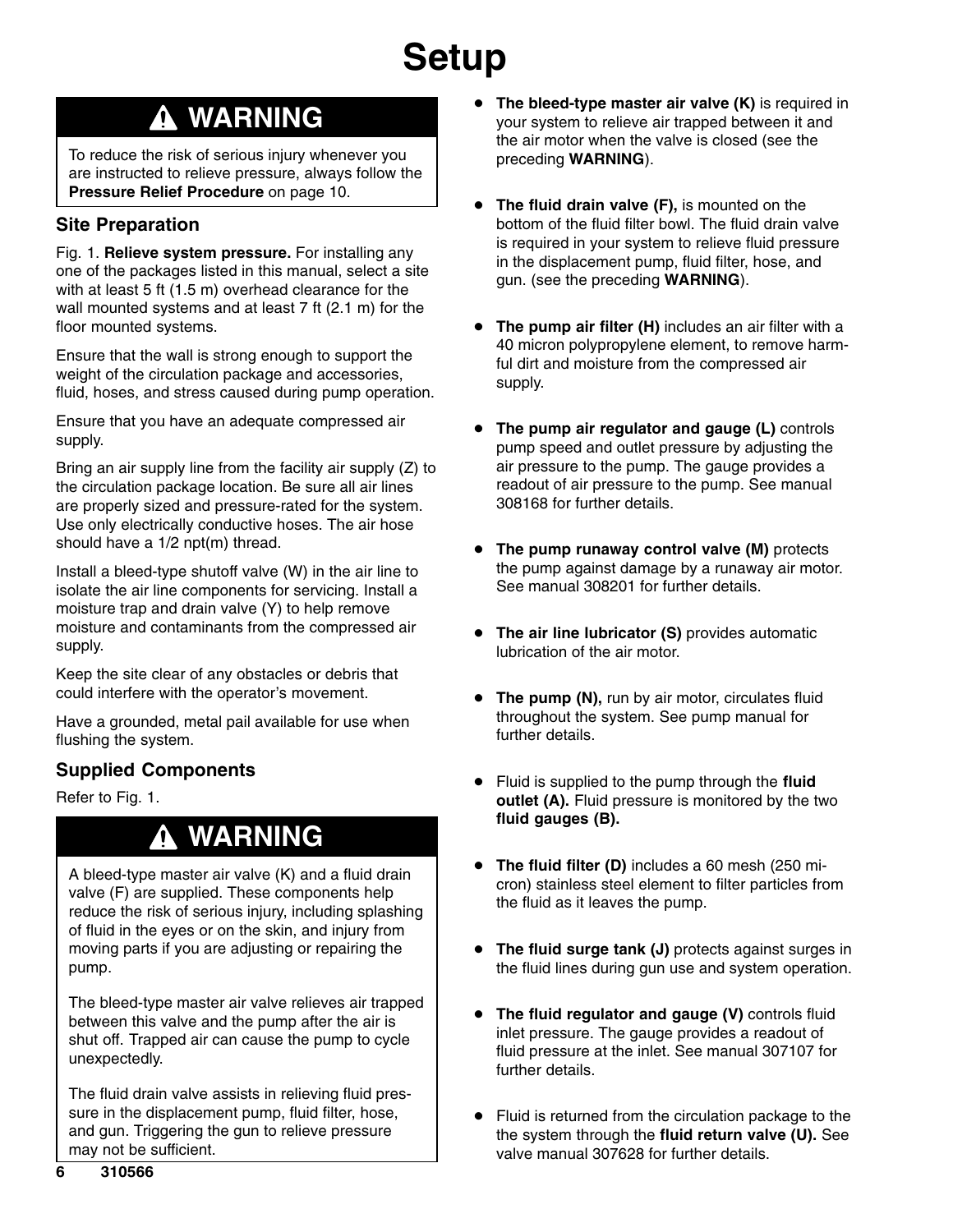### **WARNING**

To reduce the risk of serious injury whenever you are instructed to relieve pressure, always follow the **Pressure Relief Procedure** on page 10.

#### **Wall Mount installation of the Circulation Package**

Fig. 1. The circulation package consists of the pump mounted on the wall mount frame. Also on the wall mount frame are air filter, master air valve, air controls, lubricator, surge tank, fluid filters, and plumbing.

**NOTE:** Ensure that there is 5 ft (1.5 m) overhead clearance for a wall mounted system.

**NOTE:** Refer to Fig. 1, and to the Dimension drawing on page 30 and the Mounting Hole Layout on page 31.

- 1. **Relieve system pressure** prior to installation of circulation package. Follow **Pressure Relief Procedure** on page 10.
- 2. Ensure that wall is strong enough to support weight of circulation package, accessories, fluid plumbing, and stress caused during pump operation.
- 3. Using capable hoist, position wall mount frame (R) so that the top edge is 5 to 6 ft (1.5 to 1.8 m) above floor. Check that wall mount frame is level. Mark four holes on wall for each of four wall mount feet.
- 4. Drill holes where marked on wall.

### **WARNING**

The wall mount frame (R) must be bolted to the wall. Do not simply hang the wall mount frame. Failure to do so may cause circulation package to fall causing equipment damage or personal injury.

5. Using capable hoist, lift circulation package back into position. Bolt wall mount frame (R) to wall. Use 1/2 in. bolts and washers to mount circulation package to wall. Use bolts that are long enough to keep wall mount frame from vibrating during operation.

#### **Single or Dual Floor Mount installation of the Circulation Package**

Fig. 1. The circulation package consists of the pump mounted on the wall mount frame. Also on the wall mount frame are air filter, master air valve, air controls, lubricator, surge tank, fluid filter, and plumbing.

**NOTE:** Ensure that there is 7 ft (2.1 m) overhead clearance for a floor mounted system.

**NOTE:** Refer to Fig. 1, and to the Single Mount Floor Stand drawing on page 26 or the Dual Mount Floor Stand drawing on page 27. Also refer to the Mounting Hole Layouts on page 31.

- 1. **Relieve system pressure** prior to installation of circulation package. Follow **Pressure Relief Procedure** on page 10.
- 2. Anchor either single or dual floor stand to floor using 1/2 in. bolts.

### **WARNING**

Do not attempt to mount two circulation packages on a single mount floor stand. Use dual mount stand for dual or back–to–back installations. Failure to do so can result in mount failure causing equipment damage or personal injury

- 3. Using capable hoist, position wall mount frame (R) so that the top edge is level with the top edge of the floor stand. For dual, use second hoist and align with dual floor stand and first circulation package.
- 4. Bolt single unit or dual units to floor stand using 1/2 in. hardware.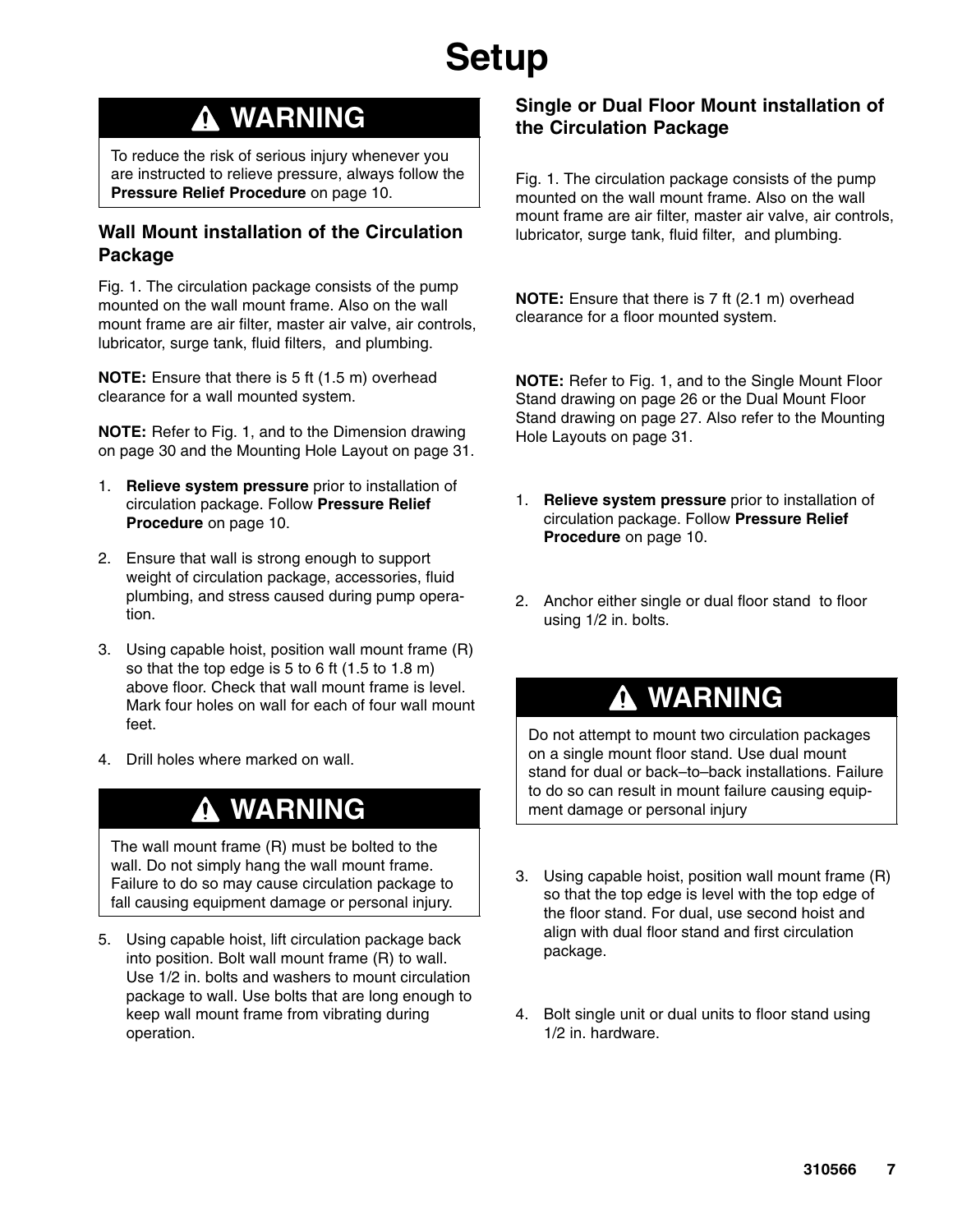### **Connect the Fluid Lines**

Fig. 1. Connect system fluid supply line to the circulation package at fluid supply inlet (A). Close filter ball valves (E) to isolate the circulation package from the main fluid supply line.

Connect circulation package to the system fluid return line at fluid return outlet (T). Close fluid return valve (U) to isolate the circulation package from the main fluid return line.

### **Connect the Air Line**

Fig. 1. Bring an air supply line from the facility air supply (Z) to the circulation package location. Be sure all air lines are properly sized and pressure-rated for the system. Use only electrically conductive hoses. Air hose should have a 1/2 npt(m) thread.

Install a bleed-type shutoff valve (W) in the air line to isolate the air line components for servicing. Install a moisture trap and drain valve (Y) to help remove moisture and contaminants from the compressed air supply.

### **Using the Quick Connectors**

Fig. 2. To open a quick connector (A), loosen the captive screw (B) and open the connector. Slide the desired component into or out of the connector, close, and tighten the screw.



06278

**Fig. 2**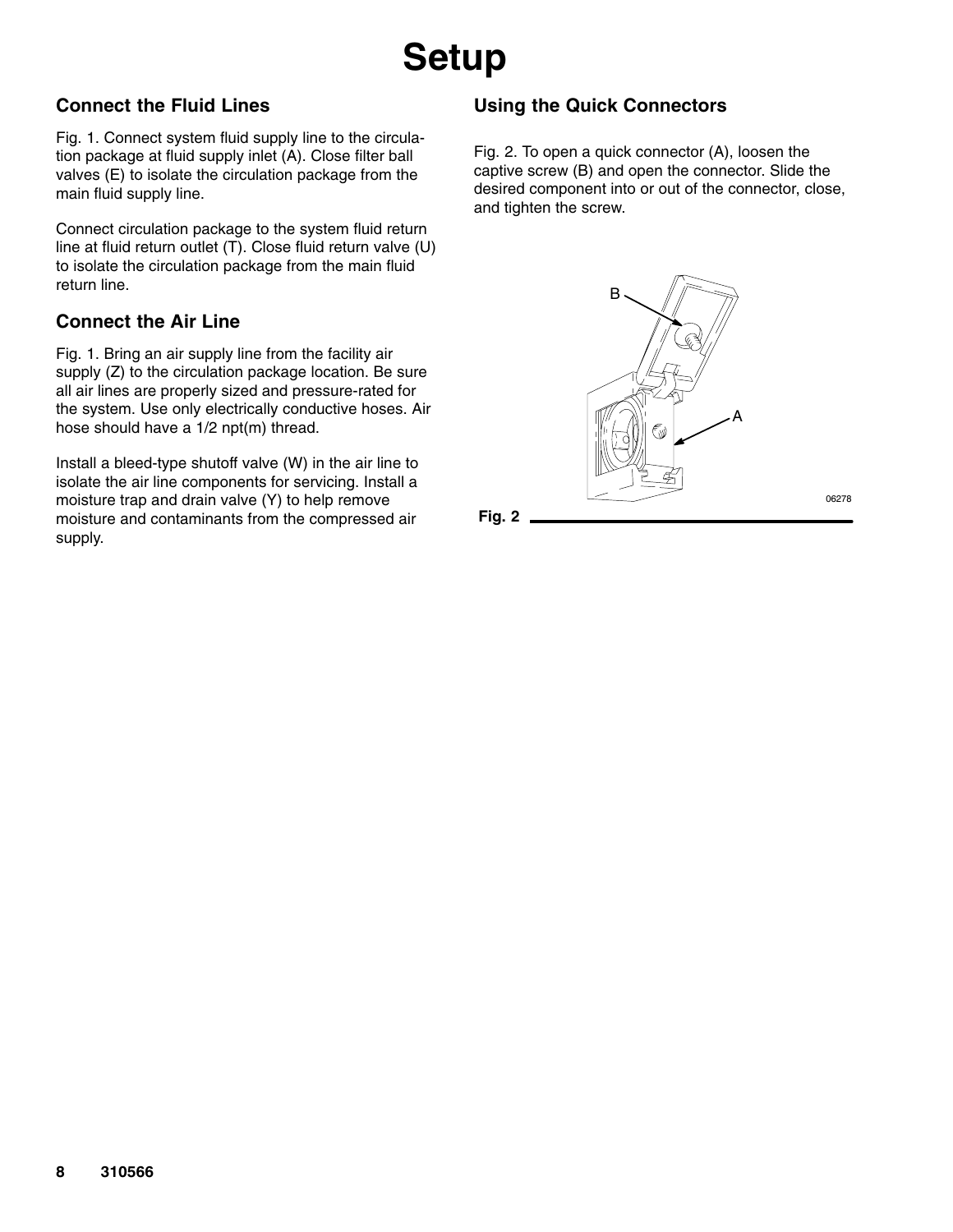### **Grounding**

### **WARNING**



**FIRE AND EXPLOSION HAZARD** Before operating the circulation package, ground the system as explained below. Also read the section **FIRE AND EXPLOSION HAZARD** on page 4.

1. *Pump:* use the ground wire and clamp (A, supplied). See Fig. 3. Connect the ground clamp to a true earth ground.



**Fig. 3**

- 2. *Air and fluid hoses:* use only electrically conductive hoses.
- 3. *Air compressor:* follow manufacturer's recommendations.
- 4. *Spray gun:* ground through connection to a properly grounded fluid hose and pump.
- 5. *Fluid supply container:* follow your local code.
- 6. *Object being sprayed:* follow your local code.
- 7. *Solvent pails used when flushing:* follow your local code. Use only metal pails, which are conductive, placed on a grounded surface. Do not place the pail on a nonconductive surface, such as paper or cardboard, which interrupts the grounding continuity.
- 8. *To maintain grounding continuity when flushing or relieving pressure*, hold a metal part of the spray gun firmly to the side of a grounded *metal* pail, then trigger the gun.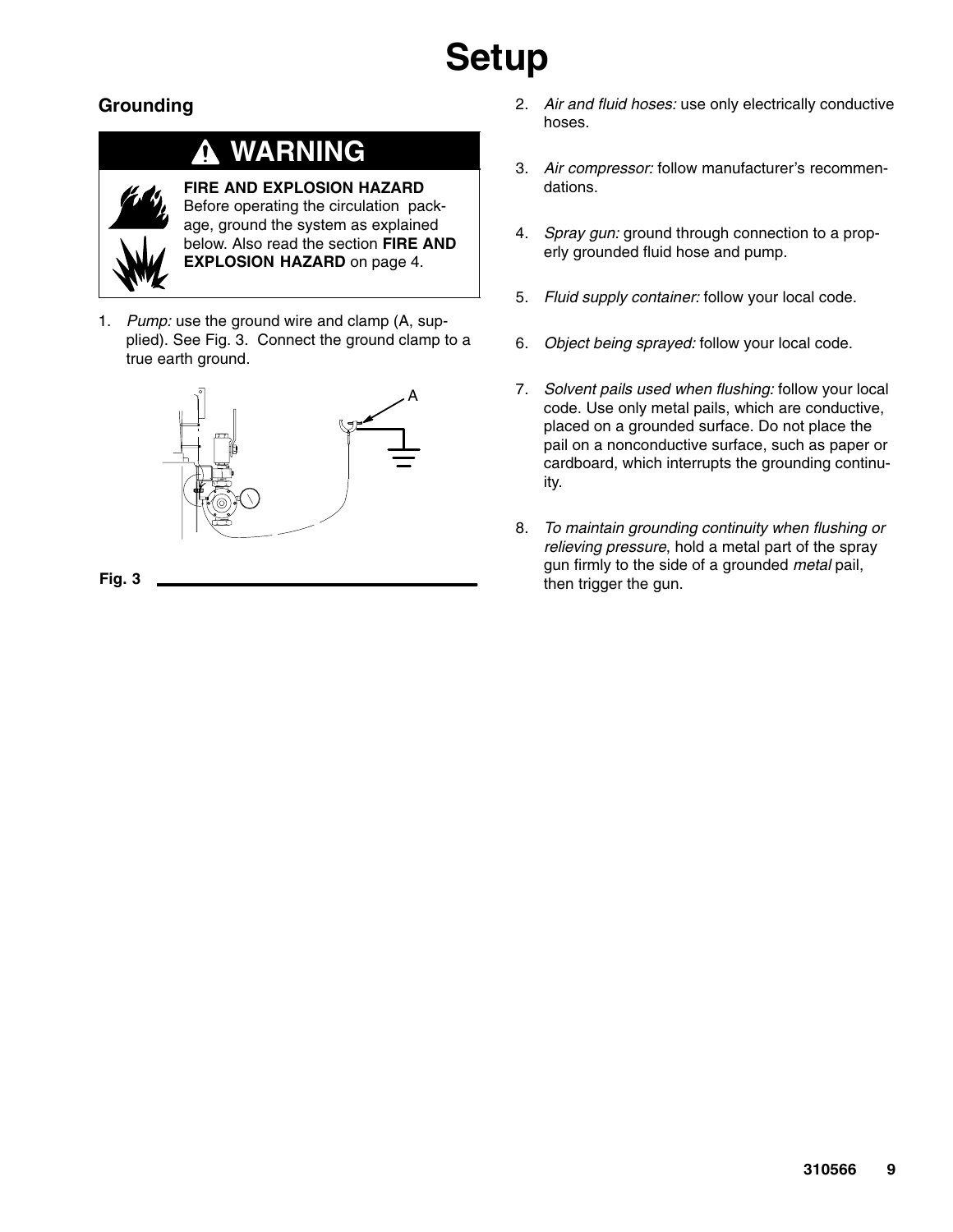## **Operation**

### **Pressure Relief Procedure**

### **WARNING**

#### **PRESSURIZED EQUIPMENT HAZARD**

The system pressure must be manually relieved to prevent the system from starting or spraying accidentally. To reduce the risk of an injury from accidental spray from the gun, splashing fluid, or moving parts, follow the **Pressure Relief Procedure** whenever you:

- $\bullet$ are instructed to relieve the pressure,
- $\bullet$ stop spraying,
- $\bullet$ check or service any of the system equipment,
- $\bullet$ or install or clean the spray nozzle.
- 1. Fig. 4. Relieve the pressure of the entire system following applicable system pressure relief procedures. Ensure that system pressure is relieved before proceeding with step 2.
- 2. Close the bleed-type master air valve (W, required in your system).
- 3. Trigger the gun at the last gun station to relieve fluid pressure. Maintain firm metal-to-metal contact between the gun and a grounded waste pail. Repeat for all gun stations.
- 4. Open the fluid drain valve (14) to relieve fluid pressure which may be trapped in the pump, plumbing, or hose.

If you suspect that pressure is not fully relieved after following the steps above, wrap a fitting near the pump outlet with a rag, and slowly and carefully loosen the fitting to relieve pressure. Be careful to protect your eyes from splashing.

### **Packing Nut**

Fig. 4. Before starting, fill the packing nut (AA) 1/3 full with Graco Throat Seal Liquid (TSL) or compatible solvent.

### **WARNING**

To reduce the risk of serious injury whenever you are instructed to relieve pressure, always follow the **Pressure Relief Procedure** at left.

The packing nut is torqued at the factory and is ready for operation. If it becomes loose and there is leaking from the throat packings, relieve pressure, then torque the nut to  $34-40$  N $\cdot$ m (25-30 ft-lb). Do this whenever necessary. Do not overtighten the packing nut.

#### **Flush the Circulation Package Before First Use**

The circulation package is tested with lightweight oil, which is left in to protect the circulation package parts. If the fluid you are using may be contaminated by the oil, flush it out with a compatible solvent. See **Flushing** on page 13.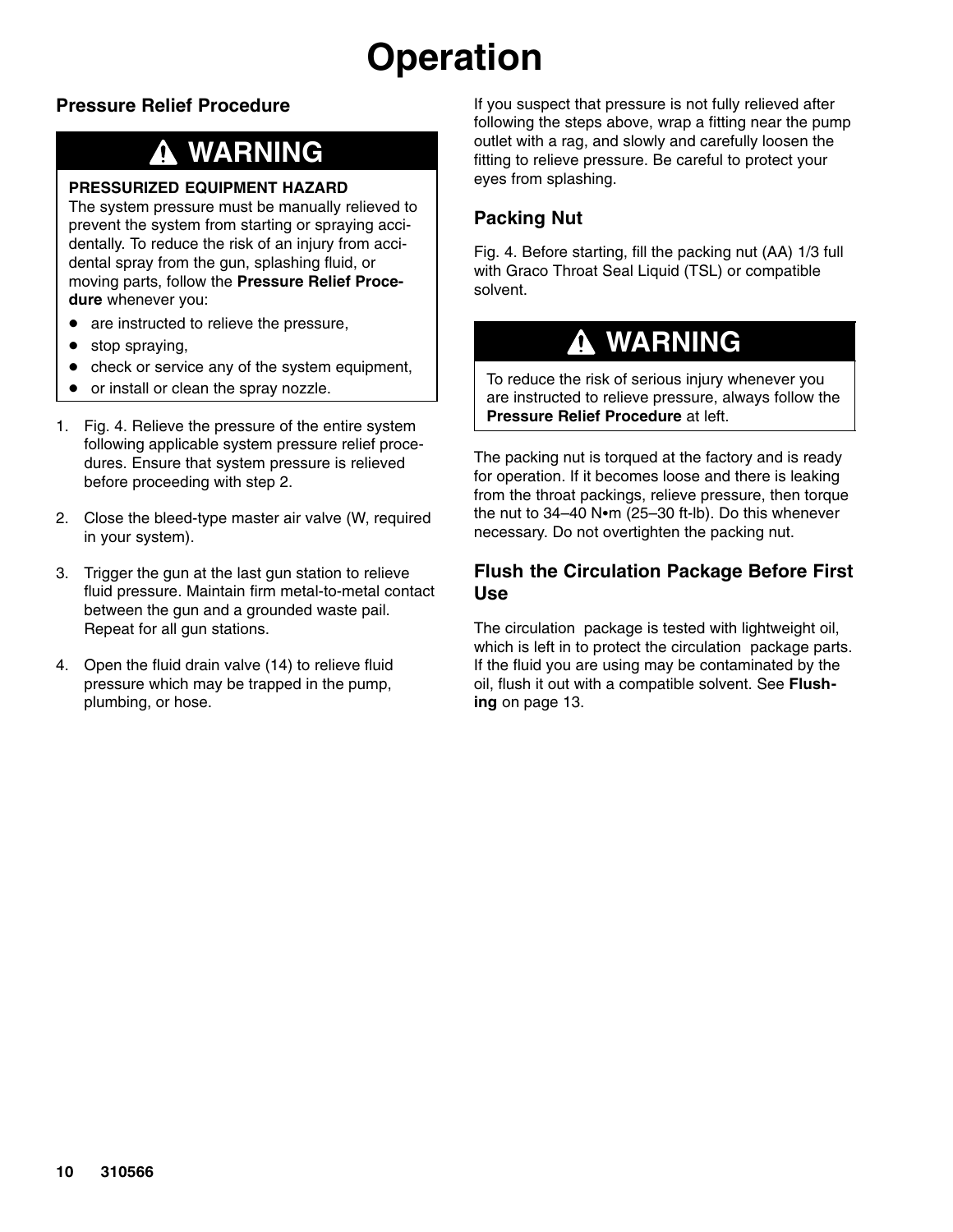## **Operation**



**Model 96A629 Shown**

Torque packing nut (H) to 34–40 N•m (25–30 ft-lb).<br>
Packing nut is partially hidden.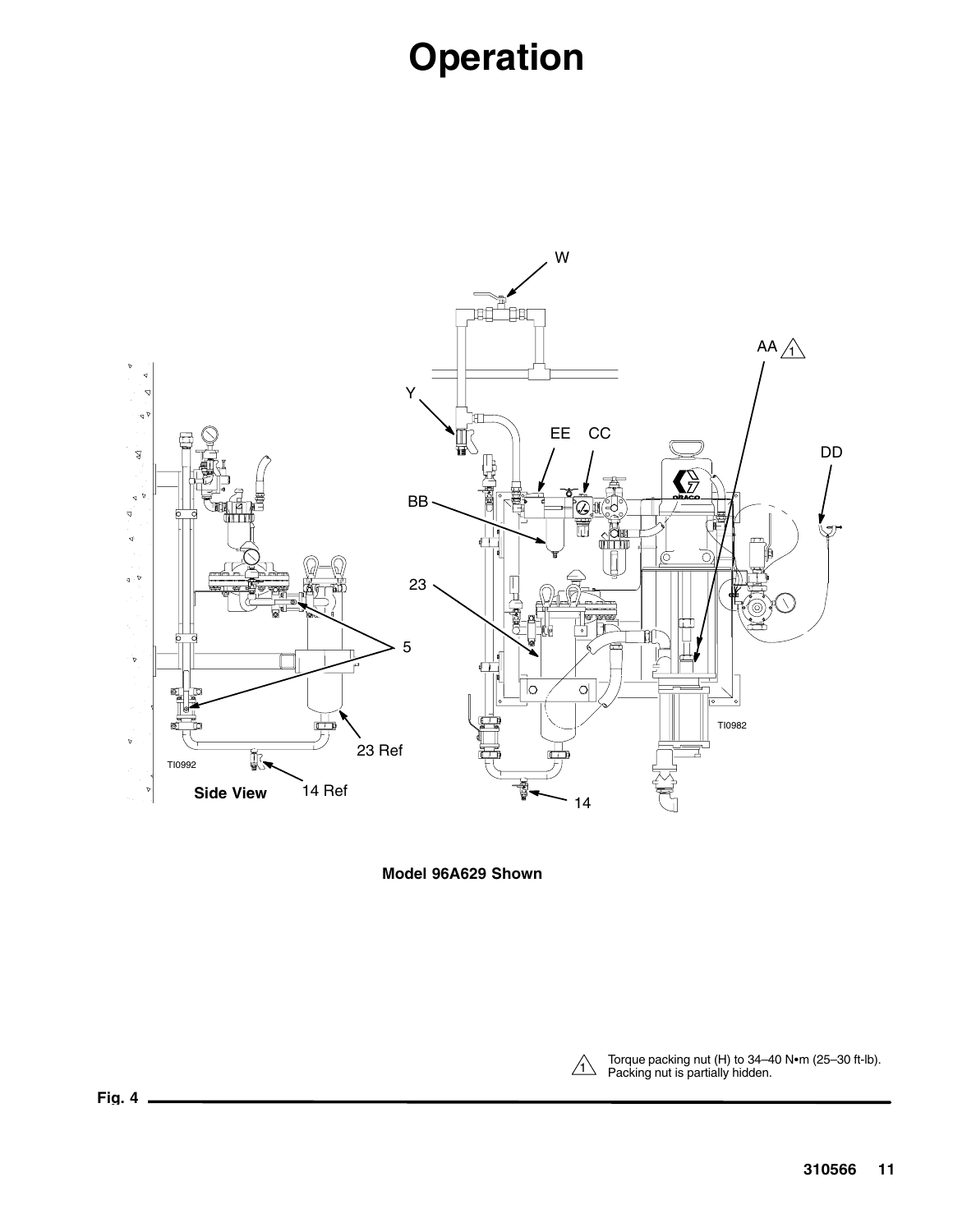## **Operation**

### **Starting and Adjusting the Pump**

- 1. Fig. 4. Open all fluid shutoff valves (5–two) (DD).
- 2. Open the spray gun at the last gun station and keep it open while starting the pump.
- 3. Open the bleed-type master air valves (W, EE).
- 4. Slowly open air regulator (CC) until the pump starts. The air regulator controls the pump speed and fluid outlet pressure.
- 5. Adjust the fluid back pressure to the lowest setting necessary to get the desired results. Higher pump pressures may not improve the spray pattern and will cause premature component wear. Use the air regulator (CC) to adjust the pump speed and back pressure regulator to adjust line pressure until the spray is completely atomized.
- 6. To adjust the spray pattern, follow the complete instructions in your gun manual.
- 7. When you have achieved the desired spray pattern, release the gun trigger. The pump will continue to cycle as long as air is supplied.
- 8. One at a time, open any other guns in the system to purge air from the lines.

**NOTE:** In a circulating system, the pump will continue to cycle as long as air is supplied. In a direct supply system, the pump starts when the gun is opened, and stops when the gun is closed.

### **WARNING**

#### **COMPONENT RUPTURE HAZARD**

**ERLY ANDREW PROPERTY** 

To reduce the risk of overpressurizing

your system, which could cause component rupture and serious injury, *never exceed the specified maximum air input pressure to the pump* (see **Technical Data** on page 28).

### **A CAUTION**

Do not allow the pump to run dry. It will quickly accelerate to a high speed, causing damage. If your pump is running too fast, stop it immediately and check the fluid supply. If the container is empty and air has been pumped into the lines, refill the container and prime the pump and the lines, or flush and leave it filled with a compatible solvent. Eliminate all air from the fluid system.

#### **Shutdown**

### **WARNING**

To reduce the risk of serious injury whenever you are instructed to relieve pressure, always follow the **Pressure Relief Procedure** on page 10.

**Relieve the pressure.**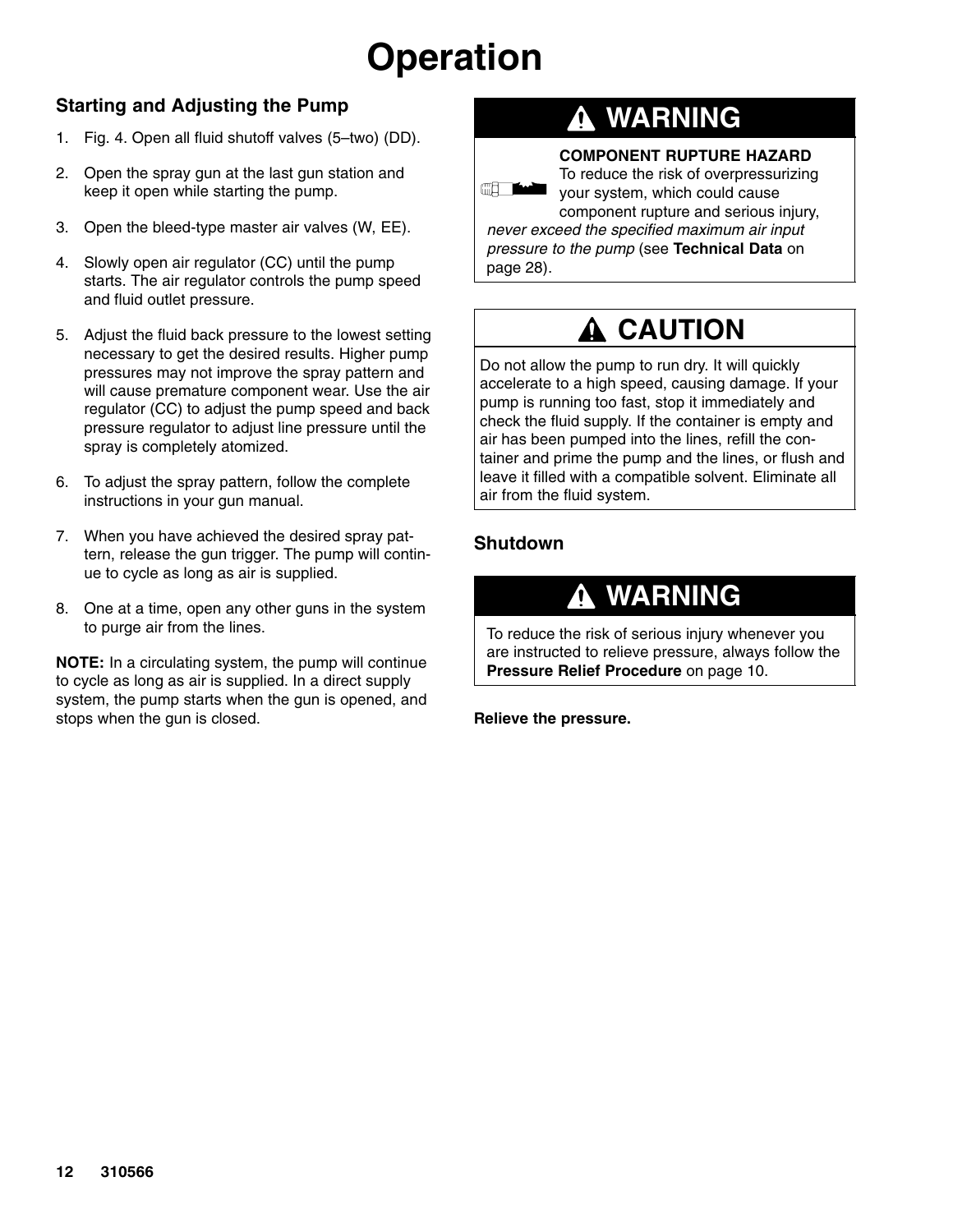## **Maintenance**

### **Preventive Maintenance Schedule**

The operating conditions of your particular system determine how often maintenance is required. Establish a preventive maintenance schedule by recording when and what kind of maintenance is needed, and then determine a regular schedule for checking your system.

### **Flushing**

### **WARNING**



**FIRE AND EXPLOSION HAZARD** Before flushing, read the section **FIRE AND EXPLOSION HAZARD** on page 4. Be sure the entire system and flushing pails are properly grounded. Refer to **Grounding** on page 9.

Fig. 4. Flush the pump:

- Before the first use
- $\bullet$ When changing colors or fluids
- $\bullet$  Before fluid can dry or settle out in a dormant pump (check the pot life of catalyzed fluids)
- Before storing the pump.

Flush with a fluid that is compatible with the fluid you are pumping and with the wetted parts in your system. Check with your fluid manufacturer or supplier for recommended flushing fluids and flushing frequency.

### **WARNING**

To reduce the risk of serious injury whenever you are instructed to relieve pressure, always follow the **Pressure Relief Procedure** on page 10.

- 1. Fig. 4. Relieve the pressure.
- 2. Remove the air cap and spray tip from the gun. See the gun manual.
- 3. Fig. 4. Remove the filter element from the fluid filter (23). Clean or replace filter. Reinstall filter bowl.
- 4. Hold a metal part of the gun firmly to the side of a grounded *metal* pail.
- 5. Start the pump. Always use the lowest possible fluid pressure when flushing.
- 6. Trigger the gun. Flush the system until clear solvent flows from the gun.
- 7. Release the gun trigger and lock the trigger safety. The pump will continue to cycle as long as air is supplied.
- 8. Direct drain hose into a waste container. Continue flushing until clear fluid comes from the hose.
- 9. Relieve the pressure.
- 10. Clean the air cap, spray tip, and fluid filter element separately, then reinstall them.

### **Fluid Filter Service**

### **WARNING**

To reduce the risk of serious injury whenever you are instructed to relieve pressure, always follow the **Pressure Relief Procedure** on page 10.

- 1. Fig. 4. Relieve the pressure.
- 2. Replace the fluid filter as required to maximize filtering efficiency and to avoid excessive pressure drop.
- 3. Close two filter ball valves (5). Open filter drain valve (14) and partially loosen filter top to allow fluid in filter to drain into waste container.
- 4. Install new filter, close filter drain valve (14) and open filter ball valves (5).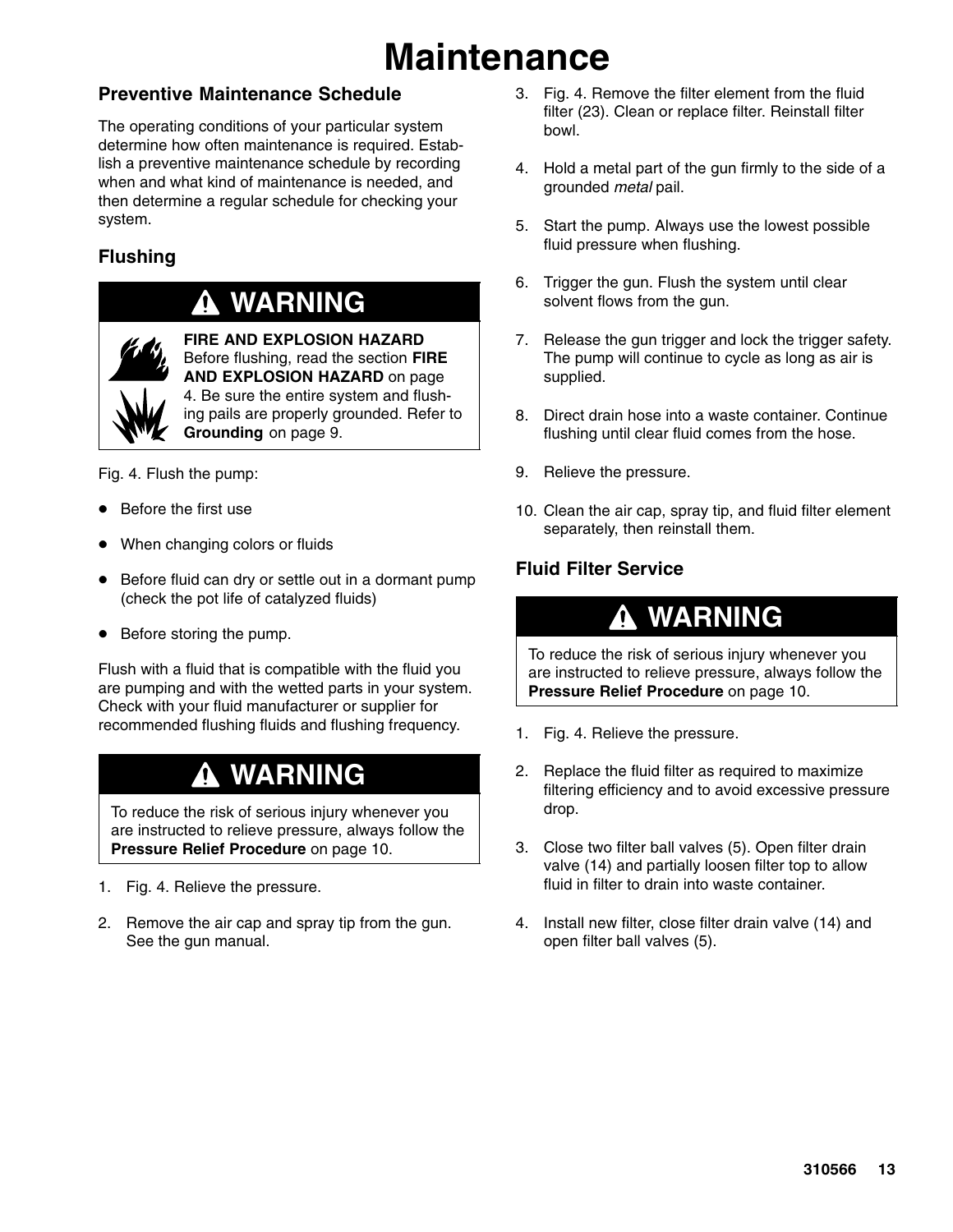## **Maintenance**

### **Air Filter Service**

1. Fig. 4. Every day, drain contaminants from the bowl before reaching the baffle level by opening the drain at the bottom of the bowl (BB).

### **WARNING**

To reduce the risk of serious injury whenever you are instructed to relieve pressure, always follow the **Pressure Relief Procedure** on page 10.

- 2. Clean the air filter regularly to maximize filtering efficiency and to avoid excessive pressure drop. Fully relieve pressure to remove the bowl (BB).
- 3. Clean the filter element and bowl using household soap and water or denatured alcohol. Use compressed air to blow out the filter body. Blow the filter element out from the inside.
- 4. Clean the sight glass thoroughly. Do not leave solvent residue in the sight glass as it may attack or weaken the glass. If the sight glass appears damaged, replace it immediately.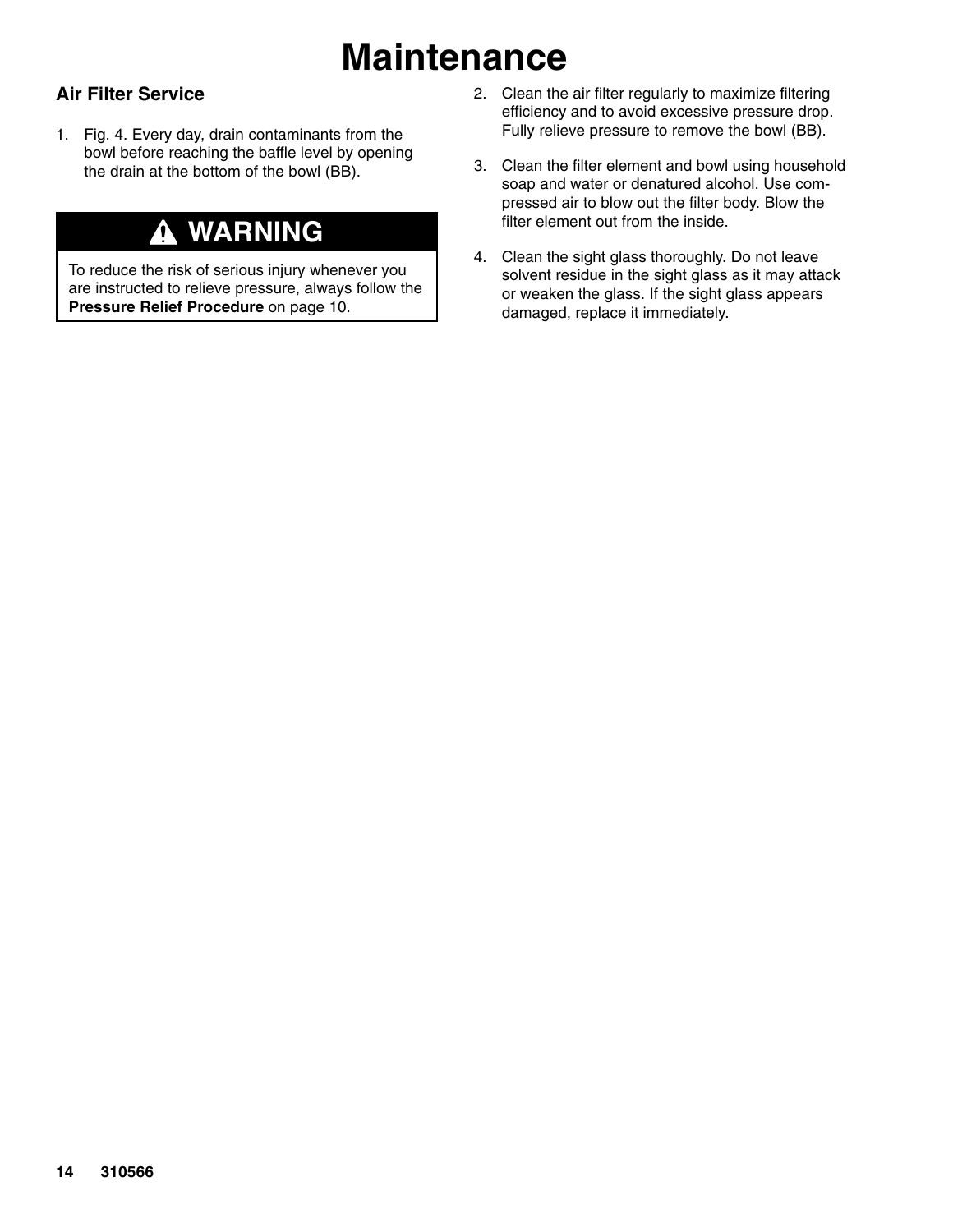## **Troubleshooting**

#### **WARNING**  $\Delta$



To reduce the risk of serious injury whenever you are instructed to relieve pressure, always follow the **Pressure Relief Procedure** (page 10).

For pump service see pump manual. For air motor service see air motor manual.

| <b>Problem</b>                     | Cause(s)                                            | Solution(s)                                                                          |
|------------------------------------|-----------------------------------------------------|--------------------------------------------------------------------------------------|
| Pump output low on both strokes    | Restricted air or hydraulic lines                   | Clear any obstructions; be sure all<br>valves are open; increase pressure.           |
|                                    | Empty fluid supply                                  | Refill and reprime pump. In an air-pow-<br>ered system, use pump runaway valve.      |
|                                    | Clogged fluid outlet line, valves, etc.             | Clear.                                                                               |
|                                    | Worn packings                                       | Tighten packing nut; replace all pack-<br>ings. See pump manual.                     |
| Pump output low on only one stroke | Held open or worn check valve                       | Check and repair. See pump manual.                                                   |
|                                    | Worn piston packings                                | Replace. See pump manual.                                                            |
| No output                          | Improperly installed ball check valves              | Check and correct. See pump manual.                                                  |
| Pump operates erratically          | Exhausted fluid supply                              | Refill and reprime pump. In an air-pow-<br>ered system, use pump runaway valve.      |
|                                    | Held open or worn check valves                      | Check and repair. See pump manual.                                                   |
|                                    | Worn piston packings                                | Replace. See pump manual.                                                            |
| Pump does not operate              | Restricted air or hydraulic power sup-<br>ply lines | Clear any obstructions; be sure all shut-<br>off valves are open; increase pressure. |
|                                    | Exhausted fluid supply                              | Refill and reprime pump.                                                             |
|                                    | Clogged fluid outlet line, valves, etc.             | Clear.                                                                               |
|                                    | Damaged air motor                                   | See air motor manual.                                                                |
|                                    | Fluid dried on piston rod                           | Disassemble and clean pump. Stop<br>pump at bottom of stroke. See pump<br>manual.    |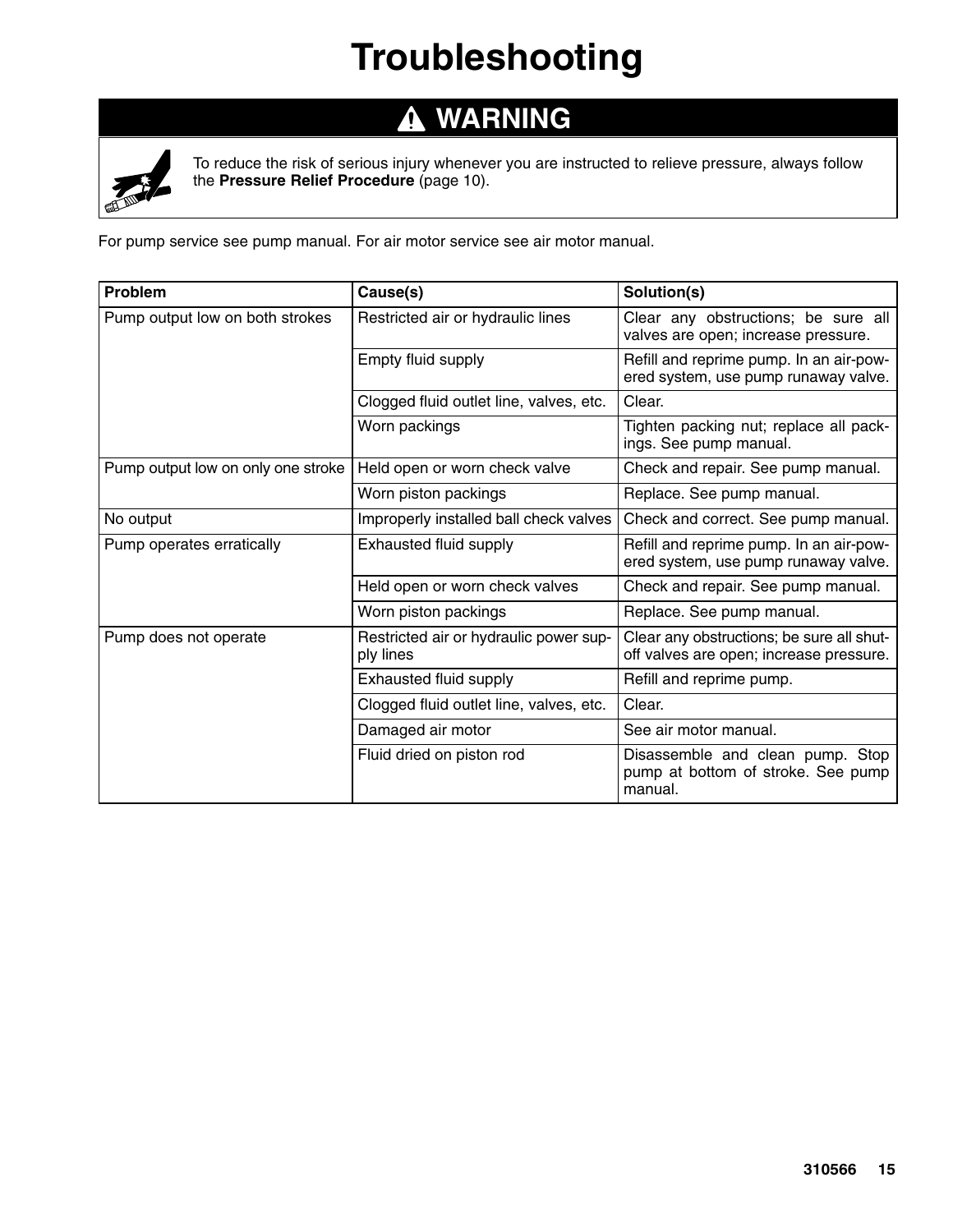### <span id="page-15-0"></span>**Right Hand Mount Model: 96A629 3:1 Ratio, President Pump**

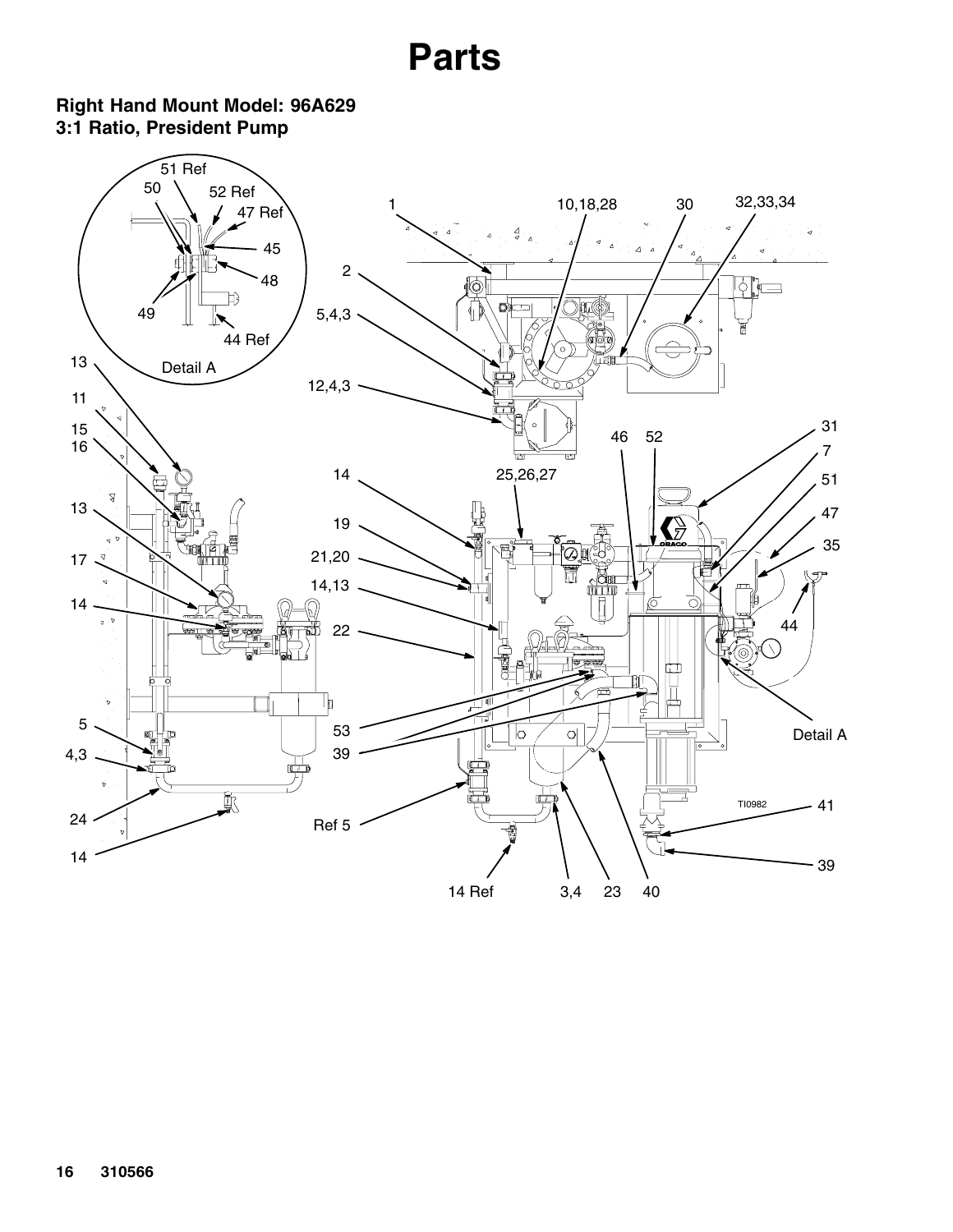#### **Right Hand Mount Model: 96A629 3:1 Ratio, President Pump**

| <b>Ref</b><br>No.   | Part<br>No.      | <b>Description</b>                              | Qty | <b>Ref</b><br>No. | Part<br>No. | <b>Description</b>               | Qty            |
|---------------------|------------------|-------------------------------------------------|-----|-------------------|-------------|----------------------------------|----------------|
| 1                   | 618216           | FRAME, wall/floor stand mount                   |     | 26                | C19817      | SCREW, cap, soc hd               | 2              |
| 2                   | 618217           | MANIFOLD, surge tank discharge                  |     | 27                | 105510      | WASHER, lock, spring (hi-collar) | $\overline{c}$ |
|                     | 51A297           |                                                 | 6   | 28                | 101044      | WASHER, plain                    | 4              |
| 3                   | 516320           | CLAMP, sanitary, sst, 1-1/2"<br>GASKET, 1" tube | 6   | 30                | 521778      | HOSE, air                        |                |
| 4                   |                  |                                                 |     |                   |             |                                  |                |
| 5<br>$\overline{7}$ | 515563<br>155470 | <b>BALL VALVE, paint service</b>                | 2   | 31                | 220564      | PUMP, President, sst             |                |
|                     |                  | UNION, swivel, 90°                              |     |                   |             | See 308793 for parts             |                |
| 10                  | 194255           | SPACER, accumulator                             | 2   | 32                | 100004      | SCREW, cap, hex hd               | 4              |
| 11                  | 515763           | COUPLING, full, sst, 3/4" npt                   |     | 33                | 100133      | WASHER, lock                     | 4              |
| 12                  | 51A795           | <b>FITTING</b>                                  |     | 34                | 100307      | NUT, hex, 3/8"                   | 4              |
| 13                  | 515571           | GAUGE and DAMPENER, sst                         | 2   | 35                | 241207      | KIT, repair, valve               |                |
| 14                  | 237528           | BALL VALVE, sst, 1/4" npt                       | 3   | 39                | 504045      | FITTING, elbow, street           | 3              |
|                     |                  | See 307628 for parts                            |     | 40                | 51A192      | HOSE, paint                      |                |
| 15                  | 516010           | FITTING, elbow, 90°                             |     | 41                | 516306      | FITTING, bushing, reducer        |                |
| 16                  | 516771           | FITTING, nipple, pipe                           |     | 44                | 220011      | GROUND WIRE ASSY, 25 ft          |                |
| 17                  | 220157           | TANK, surge, sst                                |     | 45                | 101896      | TERMINAL, ring                   | 4              |
|                     |                  | See 307707 for parts                            |     | 46                | 112278      | WRAP, tie, electrical            | 4              |
| 18                  | 551292           | SCREW, cap, hex hd                              | 2   | 47                | 236297      | CLAMP ASSY, grounding            |                |
| 19                  | 618236           | BRACKET, tube support, 1"                       | 2   | 48                | 115248      | SCREW, cap, hex hd               |                |
| 20                  | 100022           | SCREW, cap, hex hd                              | 4   | 49                | 100166      | NUT, full, hex                   | 2              |
| 21                  | 100016           | WASHER, lock                                    | 4   | 50                | 100718      | <b>WASHER</b>                    | $\overline{c}$ |
| 22                  | 618806           | HEADER, filter discharge                        |     | 51                | 220089      | CONDUCTOR, ground                |                |
| 23                  | 916366           | <b>FILTER</b>                                   |     | 52                | 065136      | WIRE, copper, electrical         |                |
| 24                  | 618218           | MANIFOLD, filter, discharge                     |     | 53                | 515992      | FITTING, bushing, reducer        |                |
| 25                  | 917089           | KIT, accessory                                  |     |                   |             |                                  |                |

See 308168 and 308201 for parts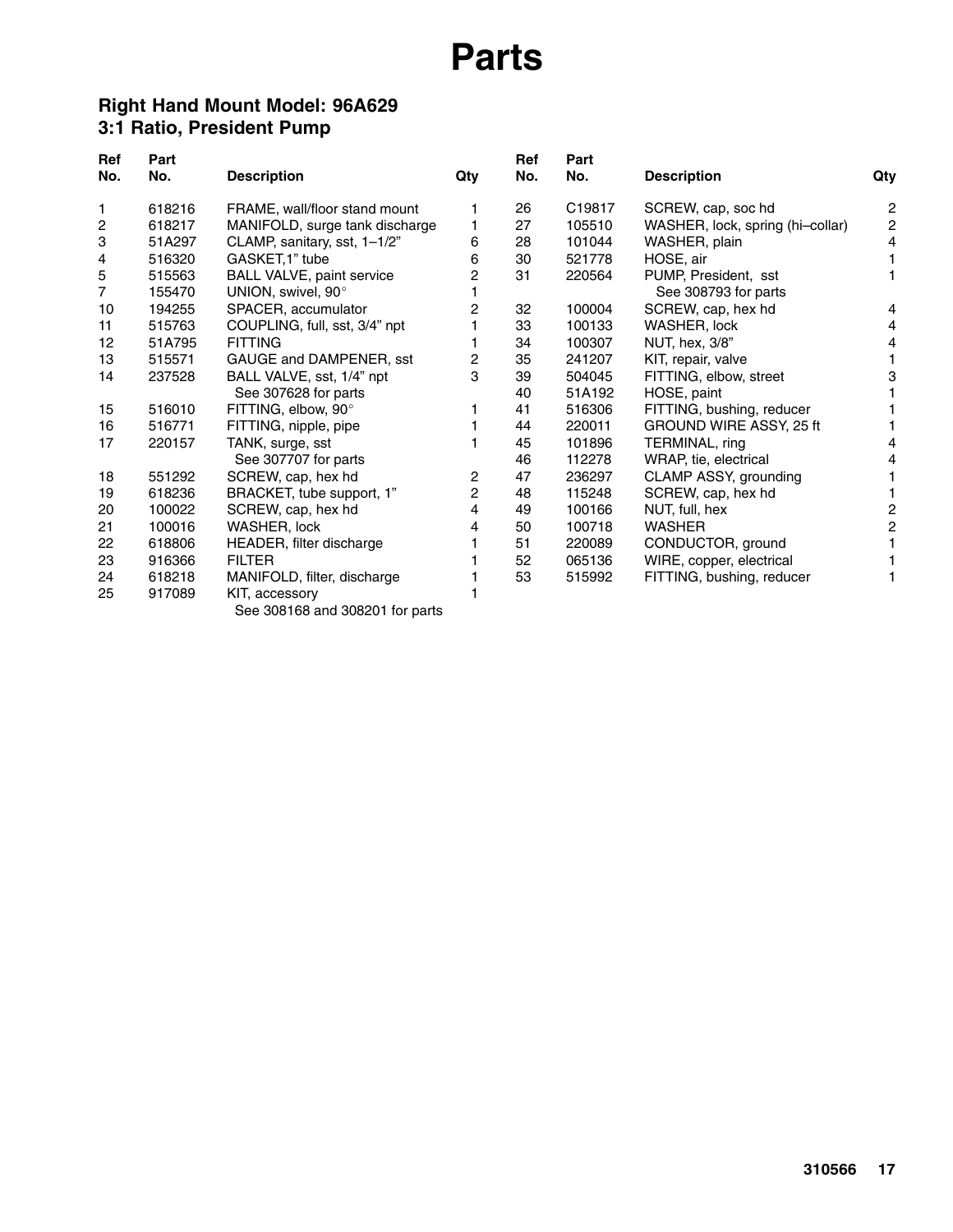#### **Left Hand Mount Model: 96A630 3:1 Ratio, President Pump**

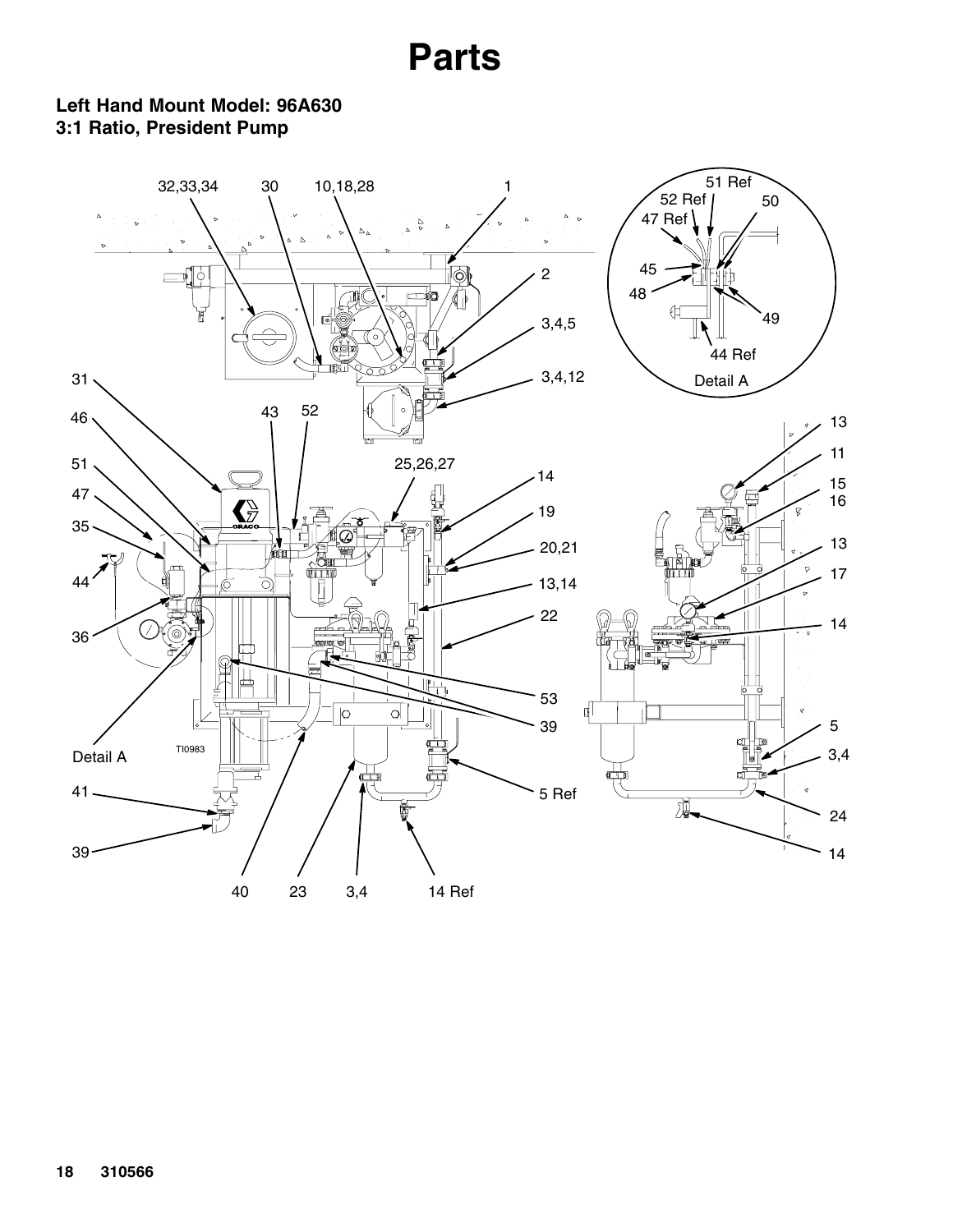#### **Left Hand Mount Model: 96A630 3:1 Ratio, President Pump**

| Ref | Part   |                                  |                | Ref | Part   |                                  |                |
|-----|--------|----------------------------------|----------------|-----|--------|----------------------------------|----------------|
| No. | No.    | <b>Description</b>               | Qty            | No. | No.    | <b>Description</b>               | Qty            |
| 1   | 618226 | FRAME, wall/floor stand mount    |                | 27  | 105510 | WASHER, lock, spring (hi-collar) | $\overline{c}$ |
| 2   | 618217 | MANIFOLD, surge tank discharge   |                | 28  | 101044 | WASHER, plain                    | 4              |
| 3   | 51A297 | CLAMP, sanitary, sst, 1-1/2"     | 6              | 30  | 521778 | HOSE, air                        |                |
| 4   | 516320 | GASKET, 1" tube                  | 6              | 31  | 220564 | PUMP, President, sst             |                |
| 5   | 515563 | <b>BALL VALVE, paint service</b> | 2              |     |        | See 308793 for parts             |                |
| 10  | 194255 | SPACER, accumulator              | $\overline{2}$ | 32  | 100004 | SCREW, cap, hex hd               | 4              |
| 11  | 515763 | COUPLING, full, sst, 3/4" npt    |                | 33  | 100133 | WASHER, lock                     | 4              |
| 12  | 51A795 | <b>FITTING</b>                   |                | 34  | 100307 | NUT, hex, 3/8"                   | 4              |
| 13  | 515571 | GAUGE and DAMPENER, sst          | 2              | 35  | 241207 | KIT, repair, valve               |                |
| 14  | 237528 | BALL VALVE, sst, 1/4" npt        | 3              | 36  | C19649 | FITTING, nipple                  |                |
|     |        | See 307628 for parts             |                | 39  | 504045 | FITTING, elbow, street           | 3              |
| 15  | 516010 | FITTING, elbow, 90°              |                | 40  | 51A192 | HOSE, paint                      |                |
| 16  | 516771 | FITTING, nipple, pipe            |                | 41  | 516306 | FITTING, bushing, reducer        |                |
| 17  | 220157 | TANK, surge, sst                 |                | 43  | 156684 | UNION, adapter                   | 4              |
|     |        | See 307707 for parts             |                | 44  | 220011 | GROUND WIRE ASSY, 25 ft          |                |
| 18  | 551292 | SCREW, cap, hex hd               | 2              | 45  | 101896 | TERMINAL, ring                   | 4              |
| 19  | 618236 | BRACKET, tube support, 1"        | 2              | 46  | 112278 | WRAP, tie, electrical            | 4              |
| 20  | 100022 | SCREW, cap, hex hd               | 4              | 47  | 236297 | CLAMP ASSY, grounding            |                |
| 21  | 100016 | WASHER, lock                     | 4              | 48  | 115248 | SCREW, cap, hex hd               |                |
| 22  | 618806 | HEADER, filter discharge         |                | 49  | 100166 | NUT, full, hex                   | 2              |
| 23  | 916366 | <b>FILTER</b>                    |                | 50  | 100718 | <b>WASHER</b>                    | 2              |
| 24  | 618218 | MANIFOLD, filter, discharge      |                | 51  | 220089 | CONDUCTOR, ground                |                |
| 25  | 917090 | KIT, accessory                   |                | 52  | 065136 | WIRE, copper, electrical         |                |
|     |        | See 308168 and 308201 for parts  |                | 53  | 515992 | FITTING, bushing, reducer        |                |
| 26  | C19817 | SCREW, cap, soc hd               | 2              |     |        |                                  |                |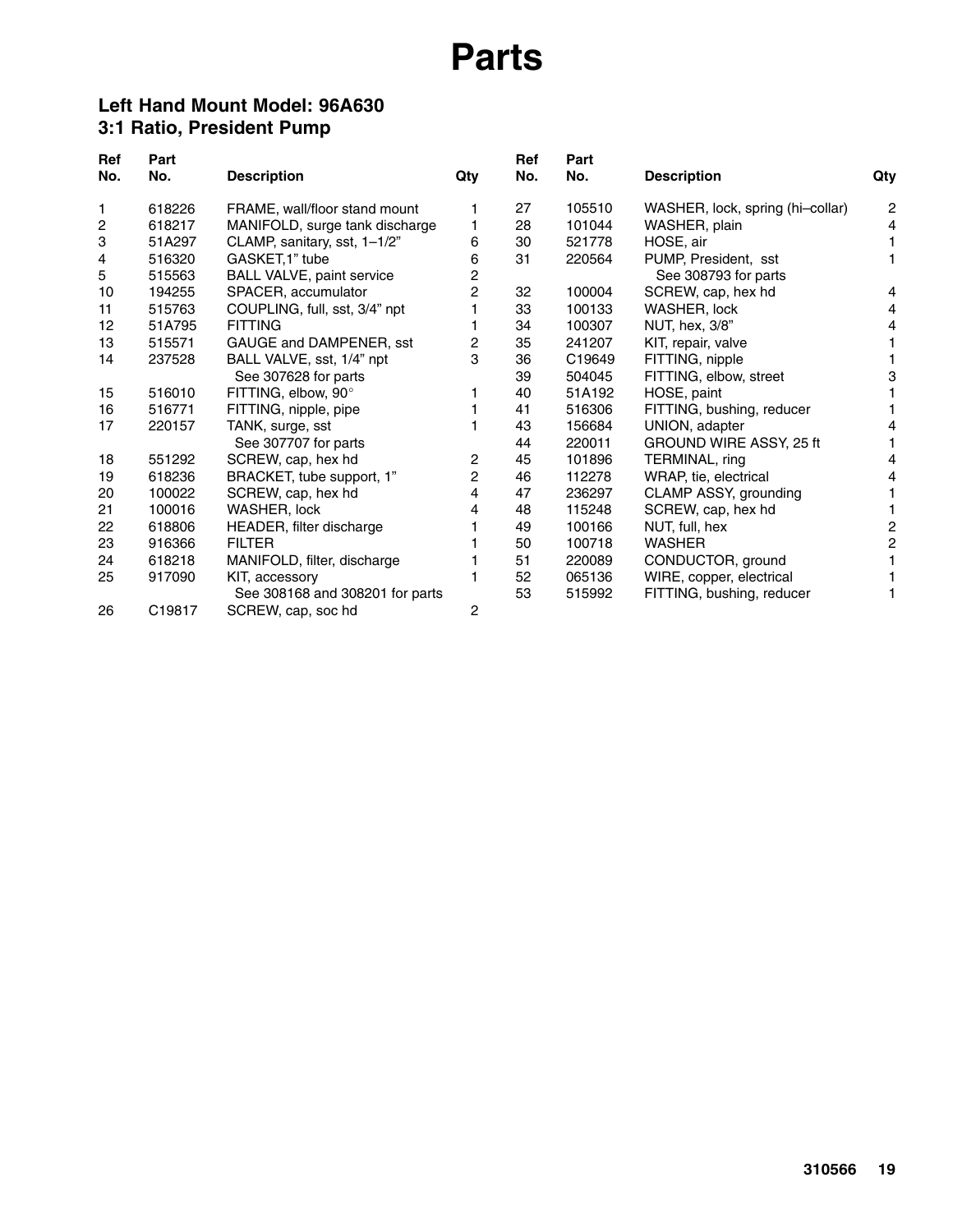### **Right Hand Mount Dual Filter Model: 96A919 3:1 Ratio, President Pump**

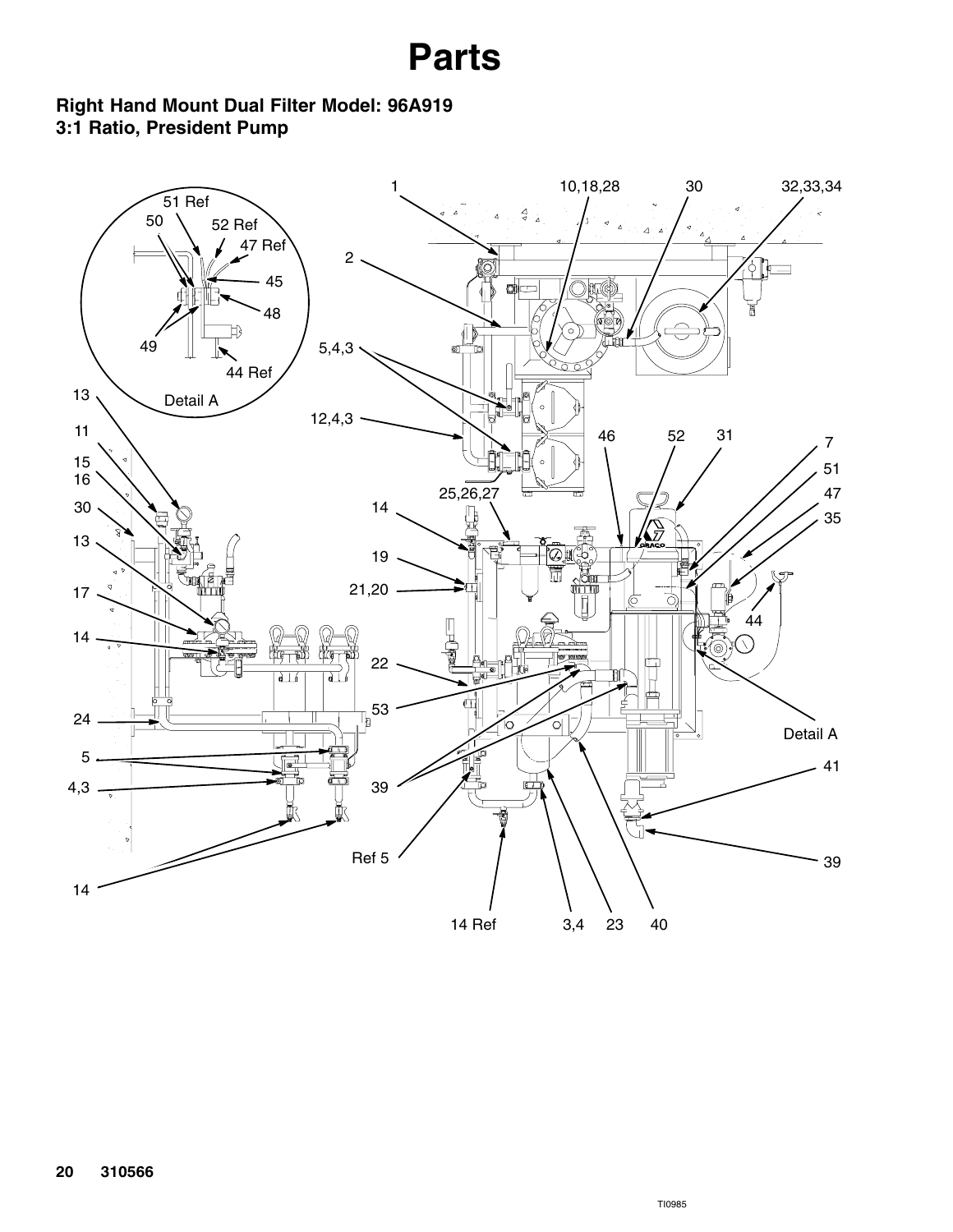### **Right Hand Mount Dual Filter Model: 96A919 3:1 Ratio, President Pump**

| <b>Ref</b><br>No. | Part<br>No. | <b>Description</b>             | Qty | Ref<br>No. | Part<br>No. | <b>Description</b>               | Qty |
|-------------------|-------------|--------------------------------|-----|------------|-------------|----------------------------------|-----|
| 1                 | 618380      | FRAME, wall/floor stand mount  |     | 26         | C19817      | SCREW, cap, soc hd               | 2   |
| 2                 | 618217      | MANIFOLD, surge tank discharge |     | 27         | 105510      | WASHER, lock, spring (hi-collar) | 2   |
| 3                 | 51A297      | CLAMP, sanitary, sst, 1-1/2"   | 6   | 28         | 101044      | WASHER, plain                    | 4   |
| 4                 | 516320      | GASKET, 1" tube                | 6   | 30         | 521778      | HOSE, air                        |     |
| 5                 | 515563      | BALL VALVE, paint service      | 2   | 31         | 220564      | PUMP, President, sst             |     |
| 7                 | 155470      | UNION, swivel, 90°             |     |            |             | See 308793 for parts             |     |
| 10                | 194255      | SPACER, accumulator            | 2   | 32         | 100004      | SCREW, cap, hex hd               | 4   |
| 11                | 515763      | COUPLING, full, sst, 3/4" npt  |     | 33         | 100133      | WASHER, lock                     | 4   |
| 12                | 51A795      | <b>FITTING</b>                 |     | 34         | 100307      | NUT, hex, 3/8"                   | 4   |
| 13                | 515571      | GAUGE and DAMPENER, sst        | 2   | 35         | 241207      | KIT, repair, valve               |     |
| 14                | 237528      | BALL VALVE, sst, 1/4" npt      | 3   | 39         | 504045      | FITTING, elbow, street           | 3   |
|                   |             | See 307628 for parts           |     | 40         | 51A192      | HOSE, paint                      |     |
| 15                | 516010      | FITTING, elbow, 90°            |     | 41         | 516306      | FITTING, bushing, reducer        |     |
| 16                | 516771      | FITTING, nipple, pipe          |     | 44         | 220011      | GROUND WIRE ASSY, 25 ft          |     |
| 17                | 220157      | TANK, surge, sst               |     | 45         | 101896      | TERMINAL, ring                   | 4   |
|                   |             | See 307707 for parts           |     | 46         | 112278      | WRAP, tie, electrical            | 4   |
| 18                | 551292      | SCREW, cap, hex hd             | 2   | 47         | 236297      | CLAMP ASSY, grounding            |     |
| 19                | 618236      | BRACKET, tube support, 1"      | 2   | 48         | 115248      | SCREW, cap, hex hd               |     |
| 20                | 100022      | SCREW, cap, hex hd             | 4   | 49         | 100166      | NUT, full, hex                   | 2   |
| 21                | 100016      | WASHER, lock                   | 4   | 50         | 100718      | <b>WASHER</b>                    | 2   |
| 22                | 618806      | HEADER, filter discharge       |     | 51         | 220089      | CONDUCTOR, ground                |     |
| 23                | 917091      | FILTER, dual assembly          |     | 52         | 065136      | WIRE, copper, electrical         |     |
| 24                | 618218      | MANIFOLD, filter, discharge    |     | 53         | 515992      | FITTING, bushing, reducer        |     |
| 25                | 917089      | KIT, accessory                 |     |            |             |                                  |     |

See 308168 and 308201 for parts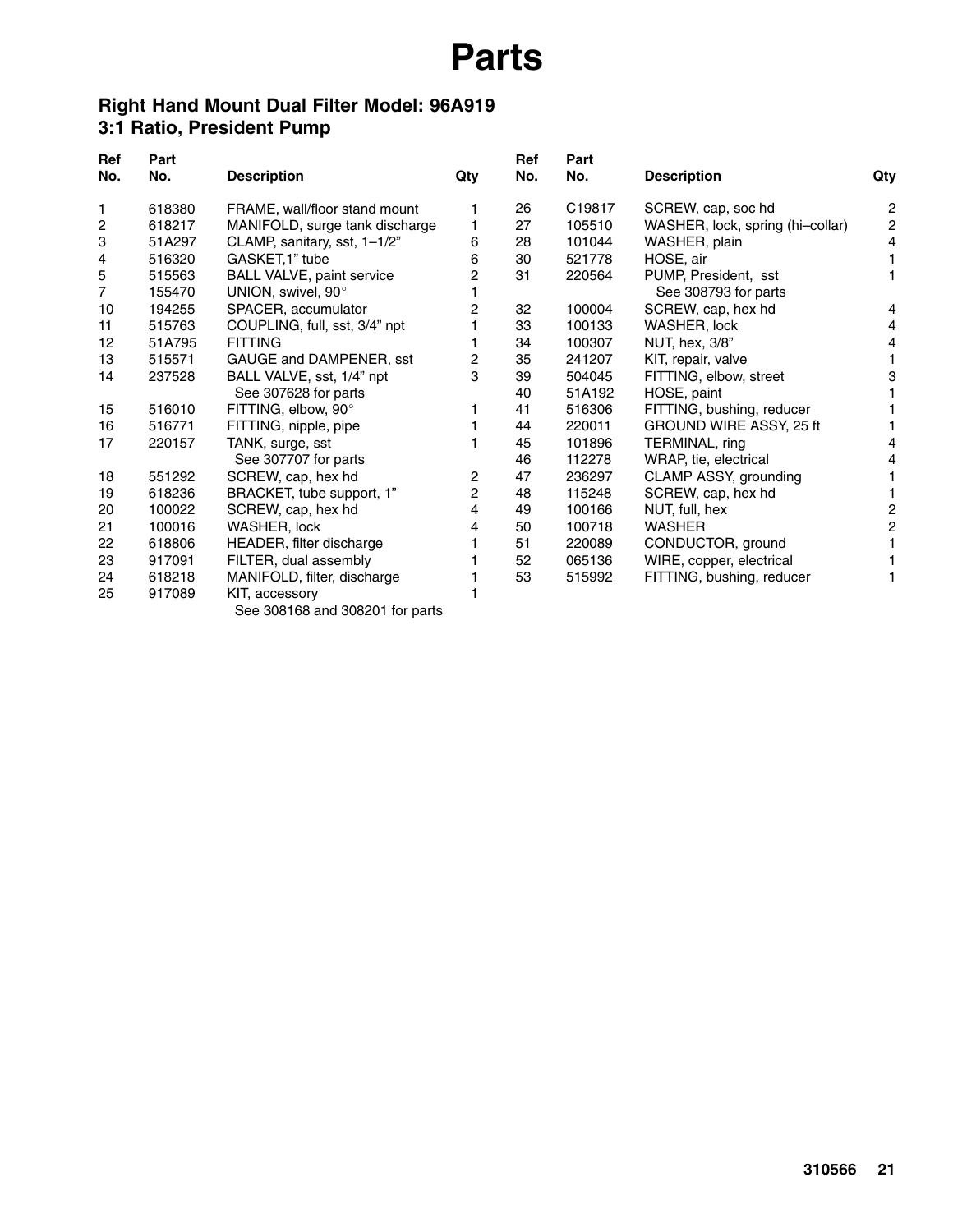**Left Hand Mount Dual Filter Model: 96A920 3:1 Ratio, President Pump**

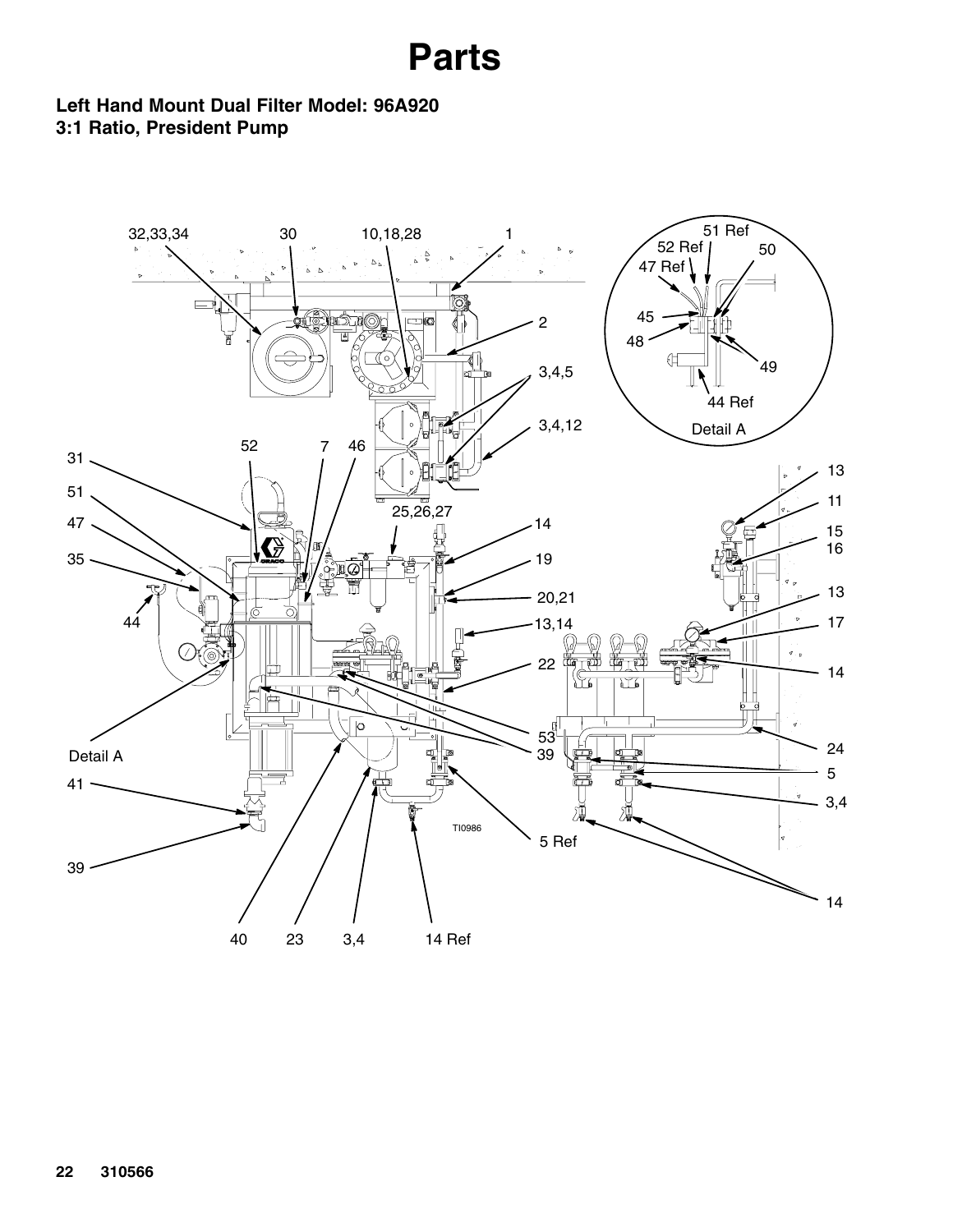#### **Left Hand Mount Dual Filter Model: 96A920 3:1 Ratio, President Pump**

| Ref<br>No. | Part<br>No. | <b>Description</b>               | Qty | Ref<br>No. | Part<br>No. | <b>Description</b>               |                  |
|------------|-------------|----------------------------------|-----|------------|-------------|----------------------------------|------------------|
|            |             |                                  |     |            |             |                                  | Qty              |
| 1          | 618381      | FRAME, wall/floor stand mount    |     | 26         | C19817      | SCREW, cap, soc hd               | 2                |
| 2          | 618217      | MANIFOLD, surge tank discharge   |     | 27         | 105510      | WASHER, lock, spring (hi-collar) | $\boldsymbol{2}$ |
| 3          | 51A297      | CLAMP, sanitary, sst, 1-1/2"     | 6   | 28         | 101044      | WASHER, plain                    | 4                |
| 4          | 516320      | GASKET, 1" tube                  | 6   | 30         | 521778      | HOSE, air                        |                  |
| 5          | 515563      | <b>BALL VALVE, paint service</b> | 2   | 31         | 220564      | PUMP, President, sst             |                  |
| 7          | 155470      | UNION, swivel, 90°               |     |            |             | See 308793 for parts             |                  |
| 10         | 194255      | SPACER, accumulator              | 2   | 32         | 100004      | SCREW, cap, hex hd               | 4                |
| 11         | 515763      | COUPLING, full, sst, 3/4" npt    |     | 33         | 100133      | WASHER, lock                     | 4                |
| 12         | 51A795      | <b>FITTING</b>                   |     | 34         | 100307      | NUT, hex, 3/8"                   | 4                |
| 13         | 515571      | GAUGE and DAMPENER, sst          | 2   | 35         | 241207      | KIT, repair, valve               |                  |
| 14         | 237528      | BALL VALVE, sst, 1/4" npt        | 3   | 39         | 504045      | FITTING, elbow, street           | 3                |
|            |             | See 307628 for parts             |     | 40         | 51A192      | HOSE, paint                      |                  |
| 15         | 516010      | FITTING, elbow, 90°              |     | 41         | 516306      | FITTING, bushing, reducer        |                  |
| 16         | 516771      | FITTING, nipple, pipe            |     | 44         | 220011      | GROUND WIRE ASSY, 25 ft          |                  |
| 17         | 220157      | TANK, surge, sst                 |     | 45         | 101896      | TERMINAL, ring                   | 4                |
|            |             | See 307707 for parts             |     | 46         | 112278      | WRAP, tie, electrical            | 4                |
| 18         | 551292      | SCREW, cap, hex hd               | 2   | 47         | 236297      | CLAMP ASSY, grounding            |                  |
| 19         | 618236      | BRACKET, tube support, 1"        | 2   | 48         | 115248      | SCREW, cap, hex hd               |                  |
| 20         | 100022      | SCREW, cap, hex hd               | 4   | 49         | 100166      | NUT, full, hex                   | 2                |
| 21         | 100016      | WASHER, lock                     | 4   | 50         | 100718      | <b>WASHER</b>                    | 2                |
| 22         | 618806      | HEADER, filter discharge         |     | 51         | 220089      | CONDUCTOR, ground                |                  |
| 23         | 917092      | FILTER, dual assembly            |     | 52         | 065136      | WIRE, copper, electrical         |                  |
| 24         | 618218      | MANIFOLD, filter, discharge      |     | 53         | 515992      | FITTING, bushing, reducer        |                  |
| 25         | 917090      | KIT, accessory                   |     |            |             |                                  |                  |

See 308168 and 308201 for parts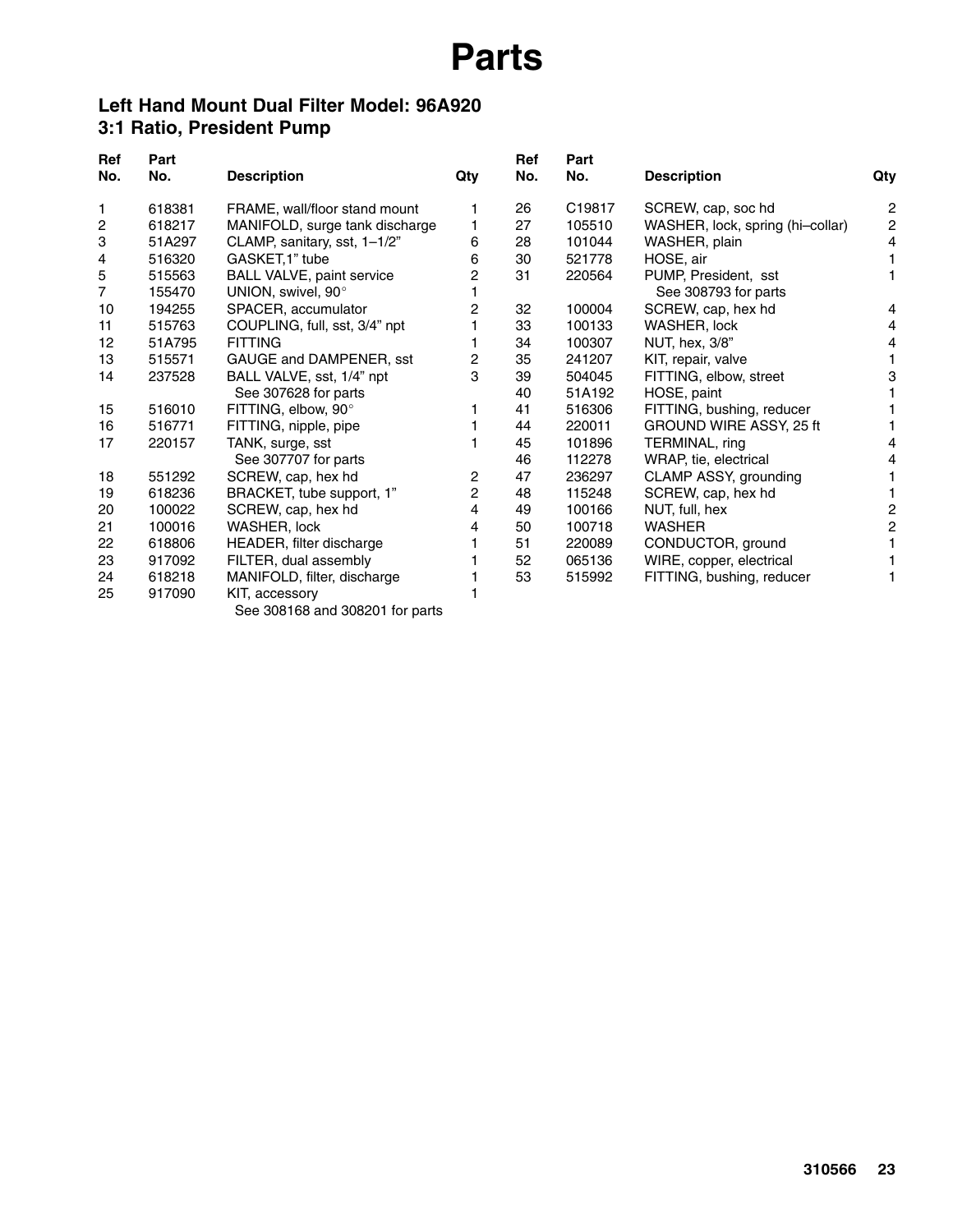**Right Hand Mount Model: 96A643 3:1 Ratio, President Pump, Carbon Steel**

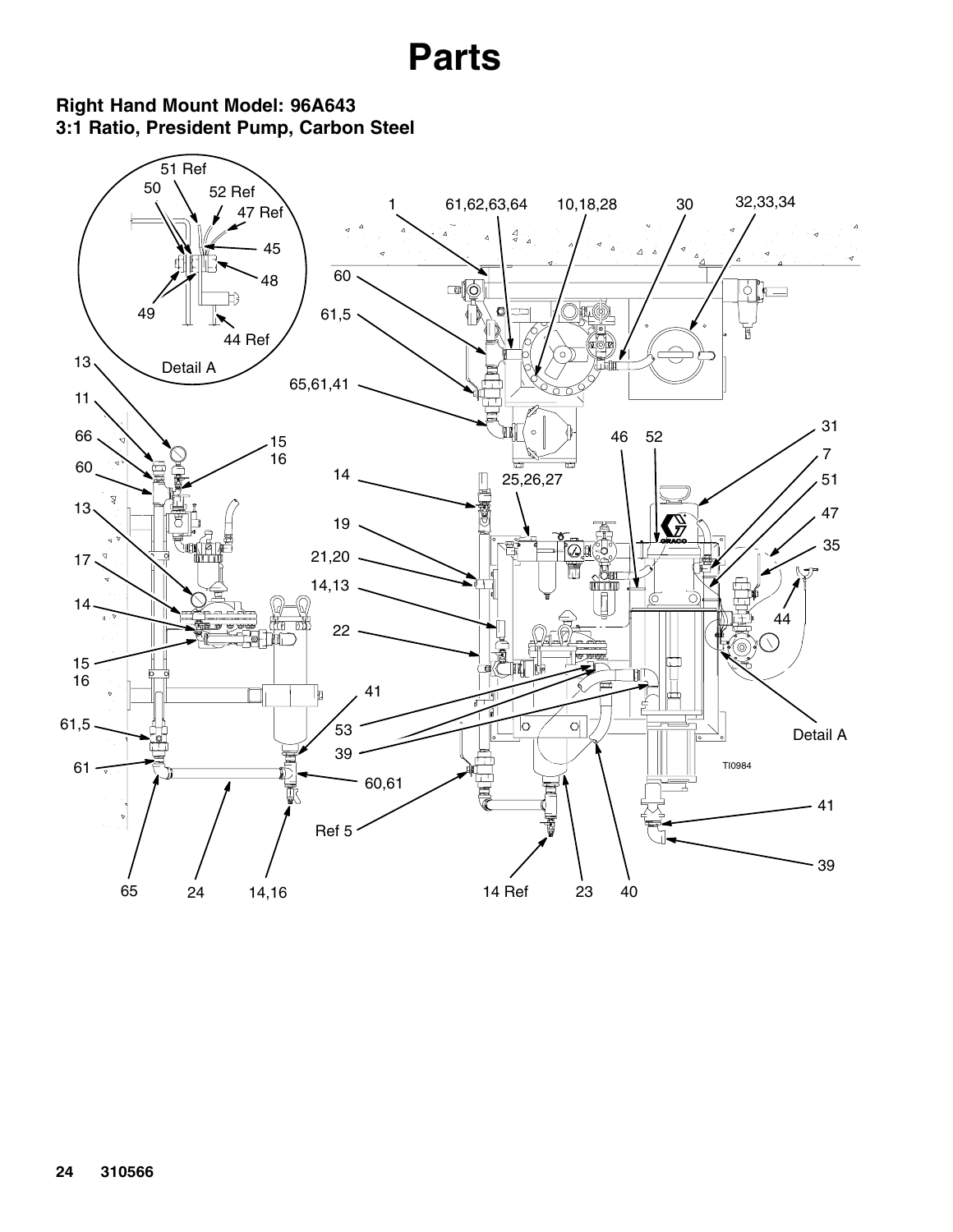#### **Right Hand Mount Model: 96A643 3:1 Ratio, President Pump, Carbon Steel**

| <b>Ref</b><br>No. | Part<br>No. | <b>Description</b>               | Qty | Ref<br>No. | Part<br>No.        | <b>Description</b>           | Qty            |
|-------------------|-------------|----------------------------------|-----|------------|--------------------|------------------------------|----------------|
| 1                 | 618216      | FRAME, wall/floor stand mount    | 1   | 32         | 100004             | SCREW, cap, hex hd           | 4              |
| 5                 | 515557      | BALL VALVE, paint service        | 2   | 33         | 100133             | <b>WASHER, lock</b>          | 4              |
| $\overline{7}$    | 155470      | UNION, swivel, 90°               |     | 34         | 100307             | NUT, hex, 3/8"               | 4              |
| 10                | 194255      | SPACER, accumulator              | 2   | 35         | 917075             | KIT, repair, valve           |                |
| 11                | 515763      | COUPLING, full, sst, 3/4" npt    |     | 39         | 110300             | FITTING, elbow, street, pipe | 3              |
| 13                | 515571      | GAUGE and DAMPENER, sst          | 2   | 40         | 51A192             | HOSE, paint                  |                |
| 14                | 208390      | <b>BALL VALVE</b>                | 3   | 41         | C19668             | FITTING, bushing, reducing   | 3              |
|                   |             | See 307628 for parts             |     | 44         | 220011             | GROUND WIRE ASSY, 25 ft      |                |
| 15                | 100840      | ELBOW, street                    | 2   | 45         | 101896             | TERMINAL, ring               | 4              |
| 16                | C19652      | FITTING, nipple, pipe            | 3   | 46         | 112278             | WRAP, tie, electrical        |                |
| 17                | 220157      | TANK, surge, sst                 |     | 47         | 236297             | CLAMP ASSY, grounding        |                |
|                   |             | See 307707 for parts             |     | 48         | 115248             | SCREW, cap, hex hd           |                |
| 18                | 551292      | SCREW, cap, hex hd               | 2   | 49         | 100166             | NUT, full, hex               | 2              |
| 19                | 618235      | BRACKET, pipe support, 1"        | 2   | 50         | 100718             | <b>WASHER</b>                | $\overline{c}$ |
| 20                | 100022      | SCREW, cap, hex hd               | 4   | 51         | 220089             | CONDUCTOR, ground            |                |
| 21                | 100016      | WASHER, lock                     | 4   | 52         | 065136             | WIRE, copper, electrical     |                |
| 22                | C19629      | FITTING, nipple, header          |     | 53         | 515992             | FITTING, bushing, reducing   |                |
| 23                | 915517      | FILTER, bag                      |     | 60         | 106464             | TEE, pipe                    | 3              |
| 24                | 51B577      | FITTING, nipple, manifold        |     | 61         | 100485             | NIPPLE, pipe                 | 6              |
| 25                | 917089      | KIT, accessory                   |     | 62         | C <sub>20506</sub> | FITTING, union               |                |
|                   |             | See 308168 and 308201 for parts  |     | 63         | 51B579             | FITTING, nipple              |                |
| 26                | C19817      | SCREW, cap, soc hd               | 2   | 64         | 500054             | BUSHING, hex hd              |                |
| 27                | 105510      | WASHER, lock, spring (hi-collar) | 2   | 65         | C19438             | ELBOW, plain                 | $\overline{c}$ |
| 28                | 101044      | WASHER, plain                    | 4   | 66         | 158555             | NIPPLE, reducing             |                |
| 30                | 521778      | HOSE, air                        |     |            |                    |                              |                |
| 31                | 220561      | PUMP, President, cst             |     |            |                    |                              |                |

See 308793 for parts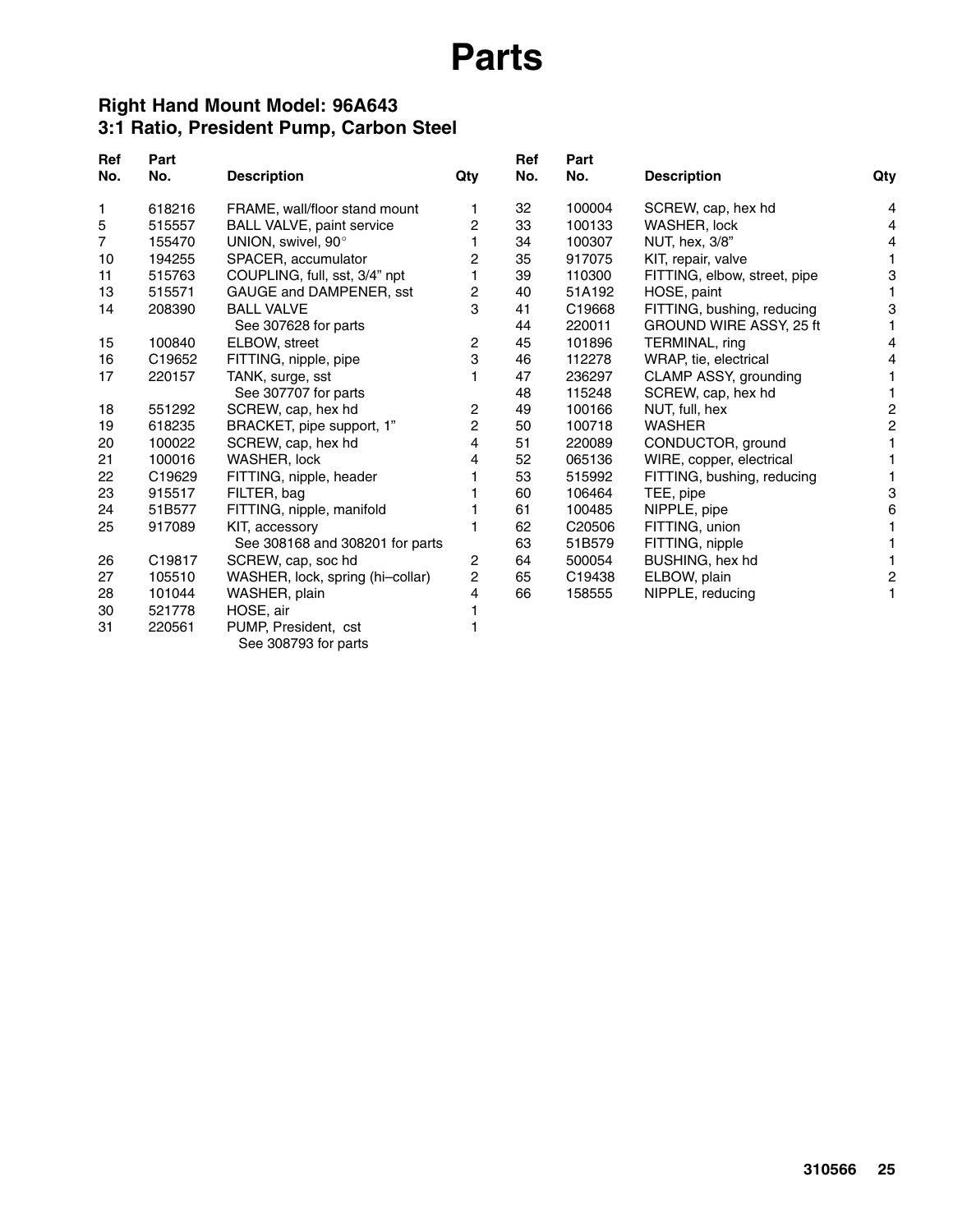### **Single Mount Floor Stand, Model 618613**



**Model 618613**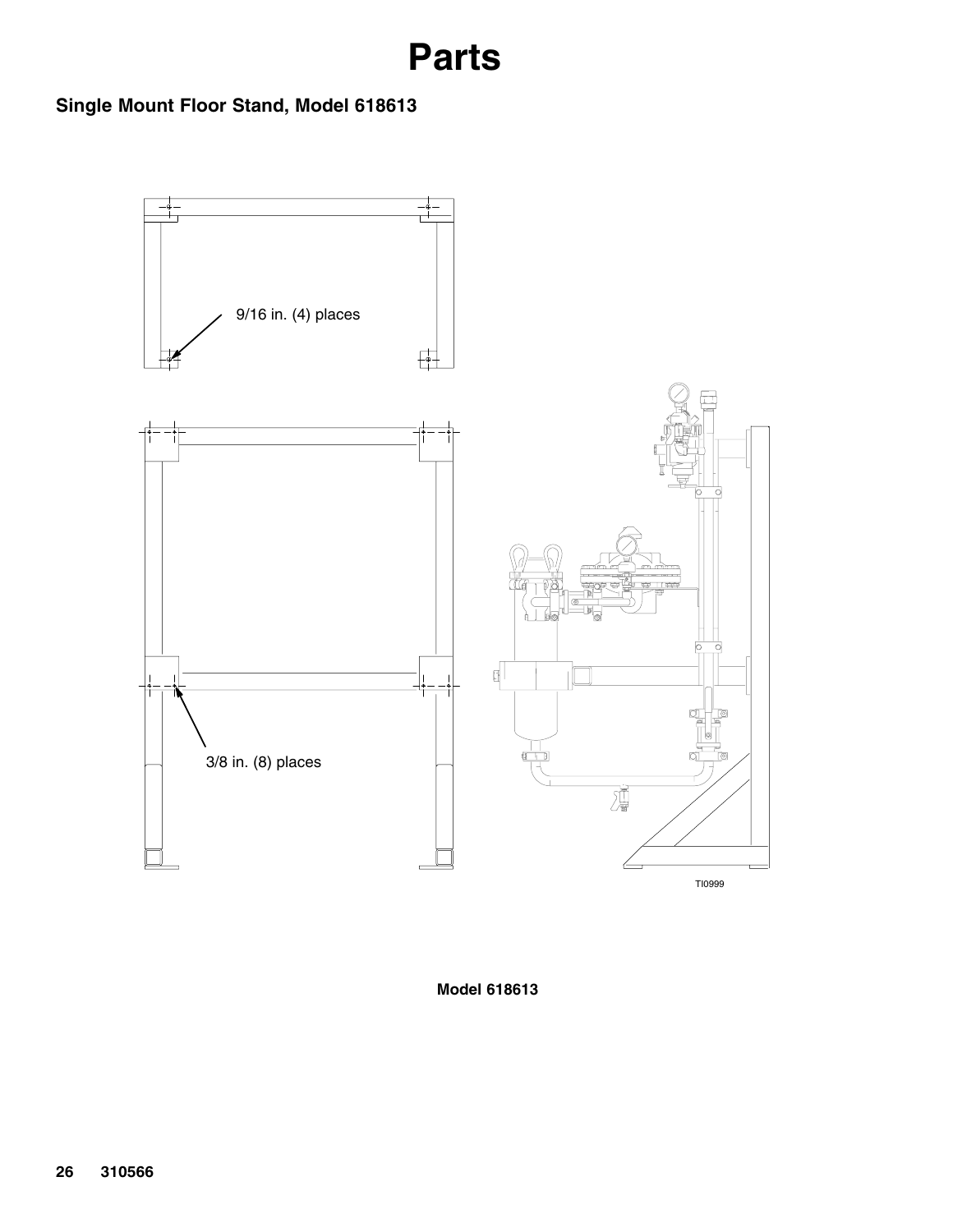**Dual Mount Floor Stand, Model 618314**



**Model 618314**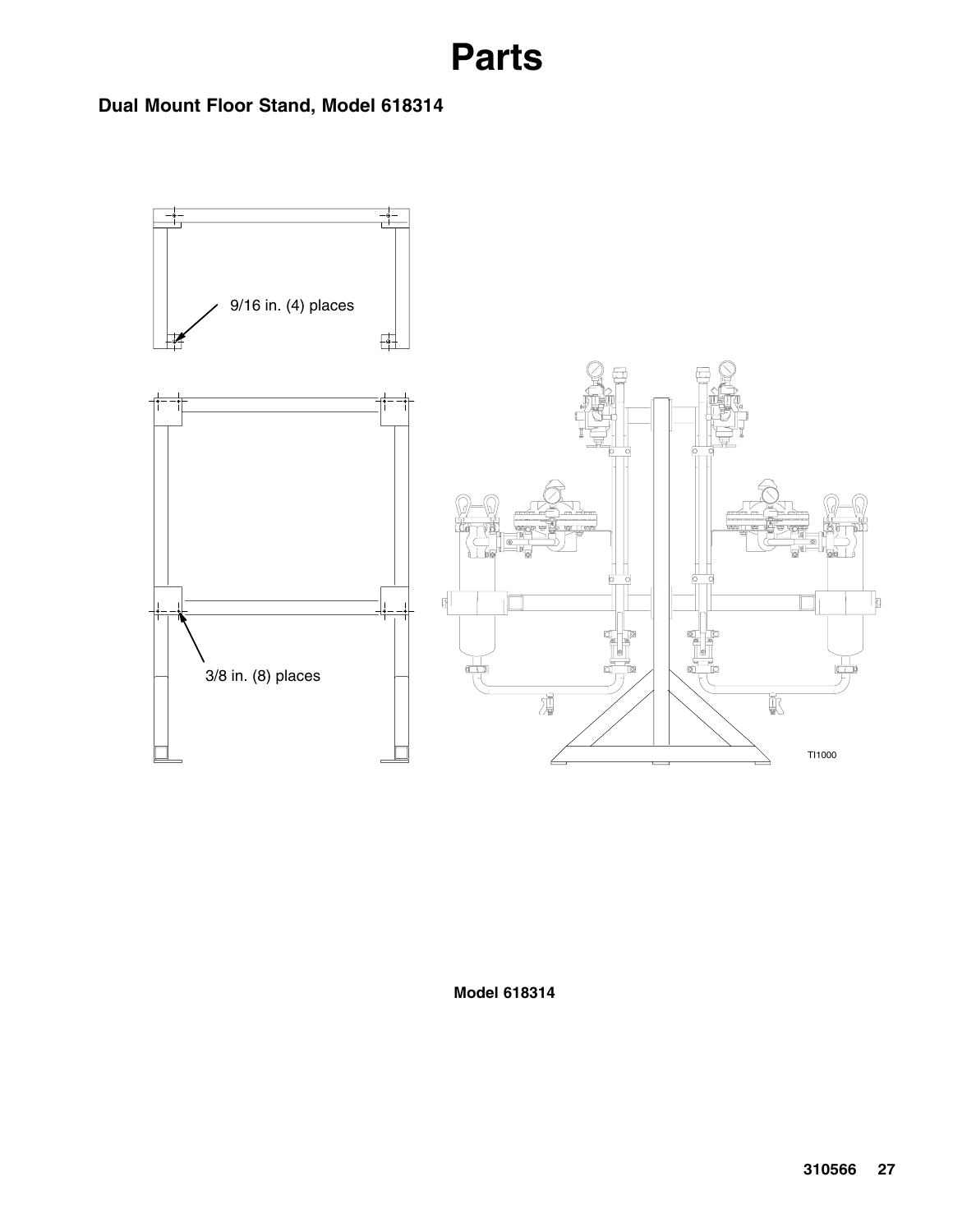## **Technical Data**

#### **3:1 Ratio President Pumps, Models 220561 and 220564**

| Category                           | <b>Data</b>                                                                                                                                                                                                                |
|------------------------------------|----------------------------------------------------------------------------------------------------------------------------------------------------------------------------------------------------------------------------|
| <b>Maximum Working Pressure</b>    | 3.4 MPa, 34 bar (500 psi)                                                                                                                                                                                                  |
| Air Operating Range                | $0.1 - 1.1$ MPa, 1.4-11 bar (20-166 psi)                                                                                                                                                                                   |
| Air Consumption                    | See Performance Chart                                                                                                                                                                                                      |
| Fluid Flow at 60 cycles per minute | 37.1 liter/min (9.8 gpm)                                                                                                                                                                                                   |
| Pump Cycles Per Liter (gallon)     | 1.6(6.12)                                                                                                                                                                                                                  |
| Maximum Fluid Temperature Rating   | 66°C (150°F)                                                                                                                                                                                                               |
| Air Inlet                          | $1/2$ npt(f)                                                                                                                                                                                                               |
| Fluid Inlet                        | $1 - 1/2$ " npt(f)                                                                                                                                                                                                         |
| <b>Fluid Outlet</b>                | $1"$ npt $(f)$                                                                                                                                                                                                             |
| <b>Wetted Parts</b>                | Model 220561: Carbon Steel, Stainless Steel, Leather, PTFE, Ultra-High Molecular<br>Weight Polyethylene<br><i>Model 220564 : Chrome-Plated Stainless Steel, Leather, PTFE, Ultra-High Molecular</i><br>Weight Polyethylene |

#### **Sound Pressure Levels** (measured at 1 meter from unit)

|                  | Input Air Pressures at 15 cycles per minute |                            |                          |
|------------------|---------------------------------------------|----------------------------|--------------------------|
| <b>Air Motor</b> | 40 psi (0.28 MPa, 2.8 bar)                  | 70 psi (0.48 MPa, 4.8 bar) | 100 psi (0.7 MPa, 7 bar) |
| President        | 73.6 dB(A)                                  | 78.3 dB(A)                 | $80.9$ dB(A)             |

#### **Sound Power Levels** (tested in accordance with ISO 9614–2)

|                  | Input Air Pressures at 15 cycles per minute |                            |                          |
|------------------|---------------------------------------------|----------------------------|--------------------------|
| <b>Air Motor</b> | 40 psi (0.28 MPa, 2.8 bar)                  | 70 psi (0.48 MPa, 4.8 bar) | 100 psi (0.7 MPa, 7 bar) |
| President        | 87.4 dB(A)                                  | $92.1 \text{ dB}(A)$       | 94.6 $dB(A)$             |

Loctite<sup>®</sup> is a registered trademark of the Loctite Corp.

**To find Fluid Outlet Pressure** (psi/MPa/bar) at a specific fluid flow (lpm/gpm) and operating air pressure (psi/MPa/bar):

- 1. Locate desired flow along bottom of chart.
- 2. Follow vertical line up to intersection with selected fluid outlet pressure curve (black). Follow left to scale to read fluid outlet pressure.

#### **Performance Charts**

**To find Pump Air Consumption** (m3/min or scfm) at a specific fluid flow (lpm/gpm) and air pressure (psi/MPa/bar):

- 1. Locate desired flow along bottom of chart.
- 2. Read vertical line up to intersection with selected air consumption curve (dashes). Follow left to scale to read air consumption.
- **A** 0.7 MPa, 7 bar (100 psi) air pressure
- **B** 0.49 MPa, 4.9 bar (70 psi) air pressure<br>**C** 0.28 MPa, 2.8 bar (40 psi) air pressure
	- **C** 0.28 MPa, 2.8 bar (40 psi) air pressure



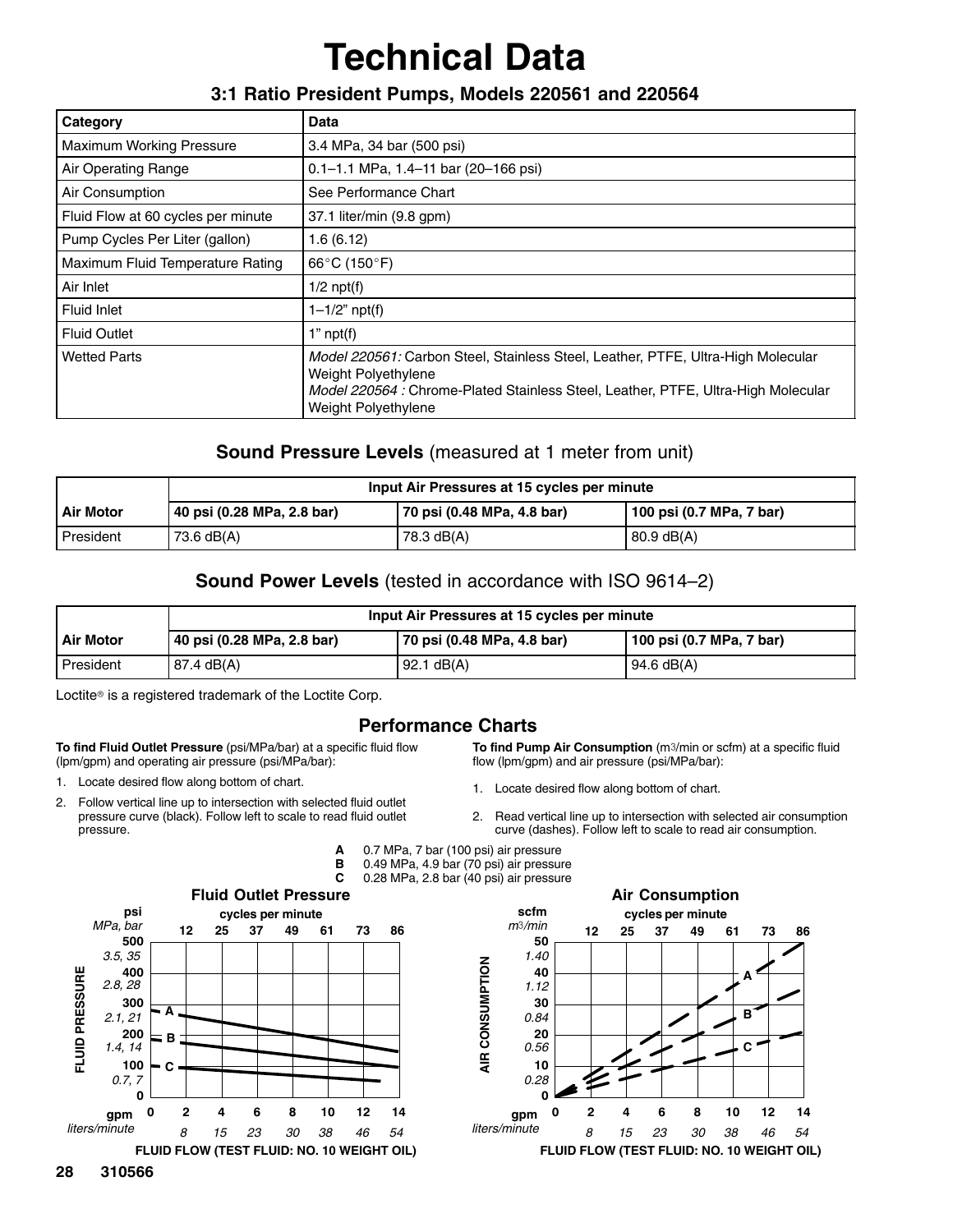## **Notes**

| $\overline{\phantom{a}}$ . The contract of $\overline{\phantom{a}}$ |
|---------------------------------------------------------------------|
|                                                                     |
|                                                                     |
|                                                                     |
|                                                                     |
|                                                                     |
|                                                                     |
|                                                                     |
|                                                                     |
|                                                                     |
|                                                                     |
|                                                                     |
|                                                                     |
|                                                                     |
|                                                                     |
|                                                                     |
|                                                                     |
|                                                                     |
|                                                                     |
|                                                                     |
|                                                                     |
|                                                                     |
|                                                                     |
|                                                                     |
|                                                                     |
| $\overline{\phantom{a}}$ . The contract of $\overline{\phantom{a}}$ |
|                                                                     |
|                                                                     |
|                                                                     |
|                                                                     |
|                                                                     |
|                                                                     |
|                                                                     |
|                                                                     |
|                                                                     |
|                                                                     |
|                                                                     |
|                                                                     |
|                                                                     |
|                                                                     |
|                                                                     |
|                                                                     |
|                                                                     |
|                                                                     |
|                                                                     |
|                                                                     |
|                                                                     |
|                                                                     |
|                                                                     |
|                                                                     |
|                                                                     |
|                                                                     |
|                                                                     |
|                                                                     |
|                                                                     |
|                                                                     |
|                                                                     |
|                                                                     |
|                                                                     |
|                                                                     |
|                                                                     |
|                                                                     |
|                                                                     |
|                                                                     |
|                                                                     |
|                                                                     |
|                                                                     |
|                                                                     |
|                                                                     |
|                                                                     |
|                                                                     |
|                                                                     |
|                                                                     |
|                                                                     |
|                                                                     |
|                                                                     |
|                                                                     |
|                                                                     |
|                                                                     |
|                                                                     |
|                                                                     |
|                                                                     |
|                                                                     |
|                                                                     |
|                                                                     |
|                                                                     |
|                                                                     |
|                                                                     |
|                                                                     |
|                                                                     |
|                                                                     |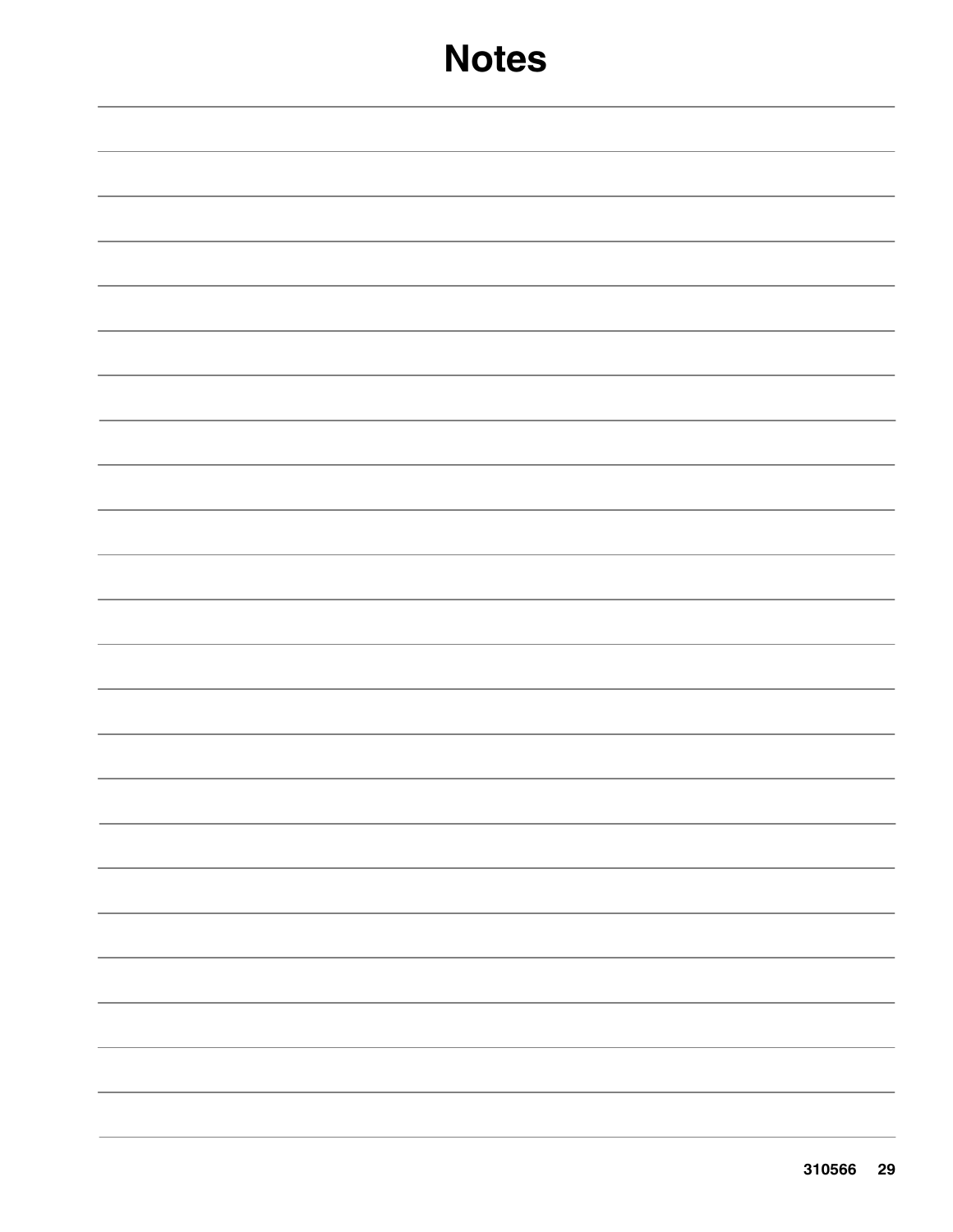## **Dimensions**

 $\triangle$  Ensure that there is 5 ft (1.5 m) overhead clearance<br>for wall mounted systems and at least 7 ft (2.1 m) for for wall mounted systems and at least 7 ft (2.1 m) for floor mounted systems.

Mount the circulation package so the top of the bracket is 5 to 6 ft (1.5 to 1.8 m) above the floor.  $\sqrt{2}$ 

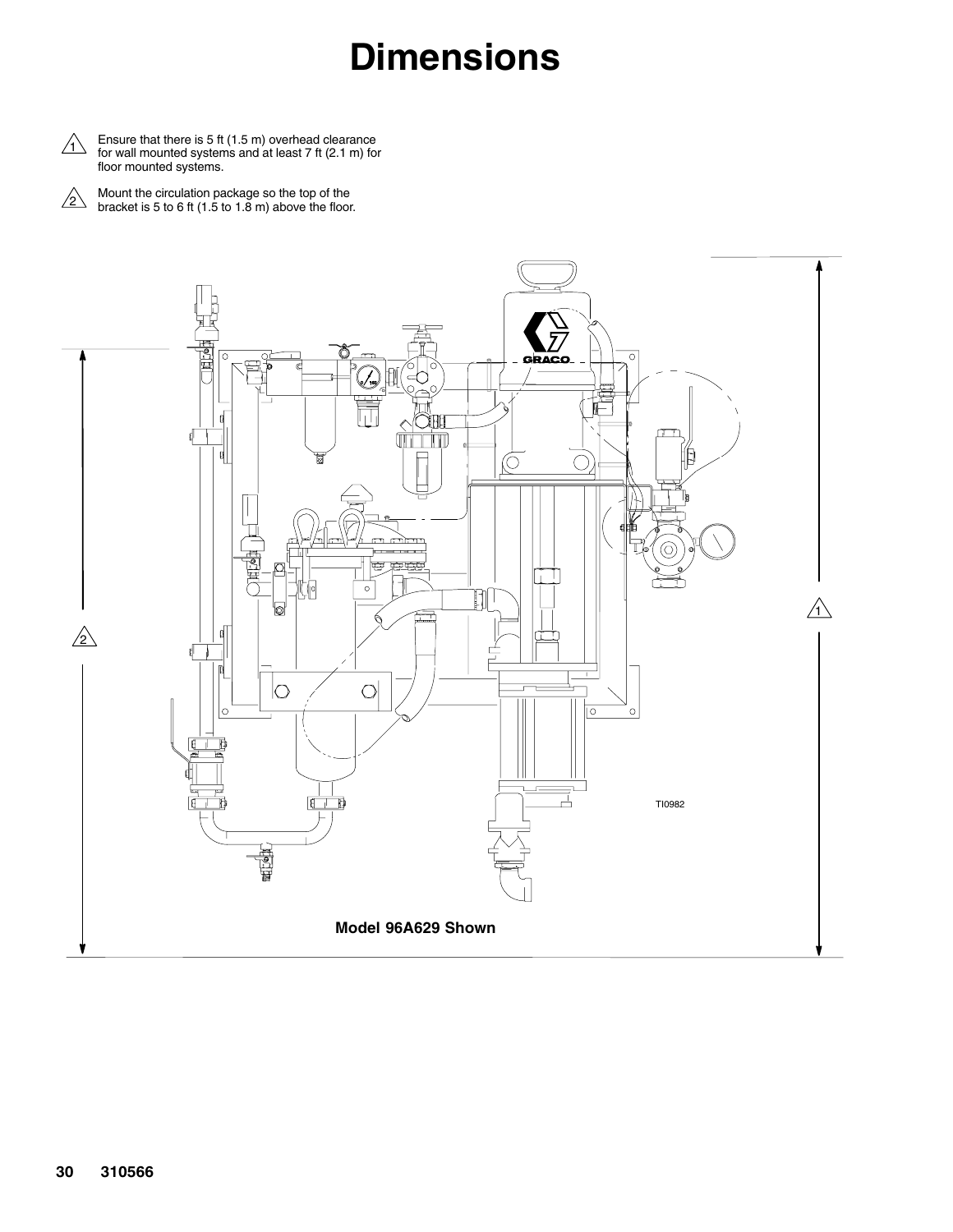## **Mounting Hole Layout**

 $\sqrt{1}$  Check that the wall frame is level before bolting it to the wall.

 $\sqrt{2}$  Mount the wall frame so the top edge is 5 to 6 ft (1.5 to 1.8 m) above the floor.



**Wall Frame 618216**